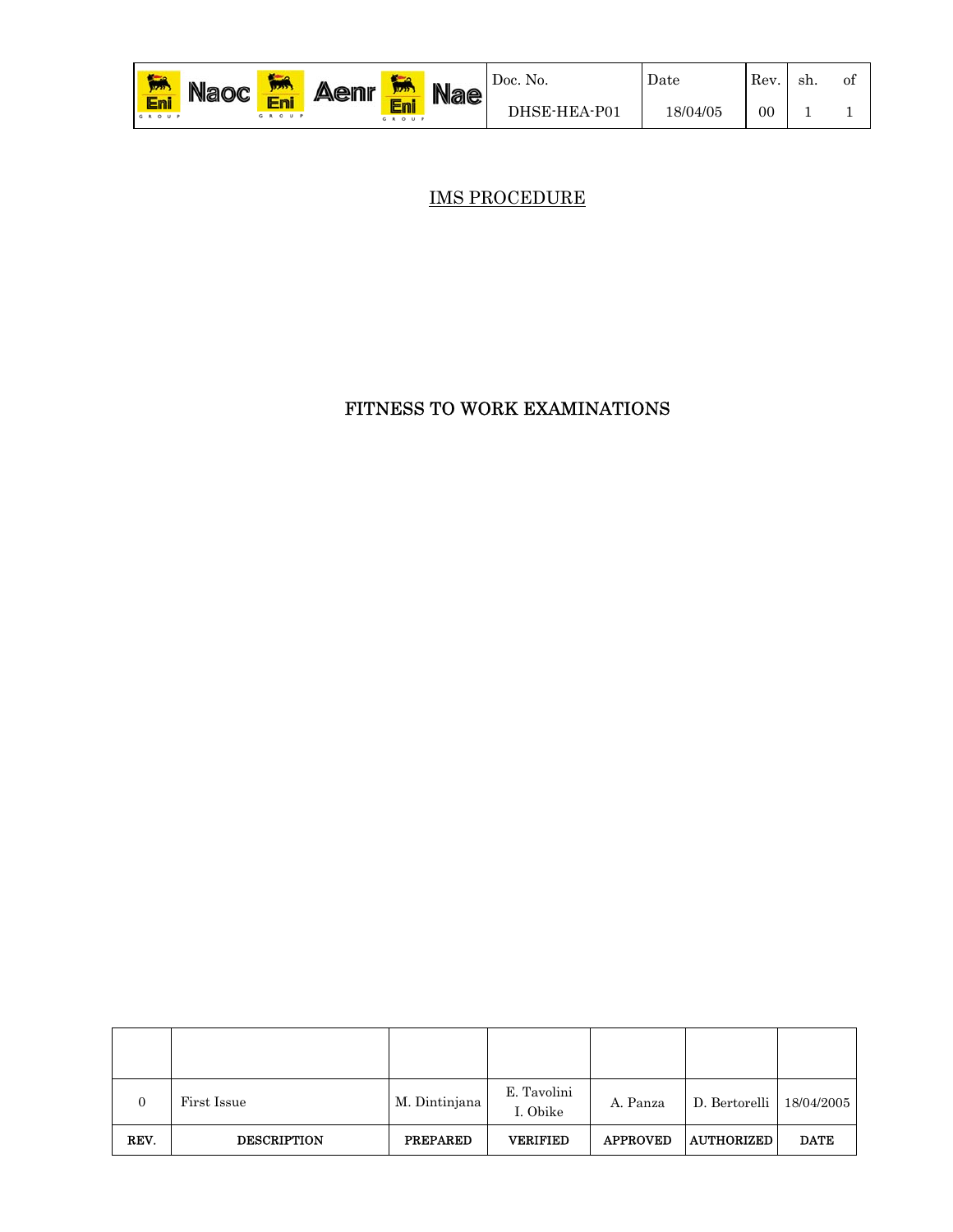

Date

of 2

## **CONTENTS**

| 1              |                 | <b>INTRODUCTION</b>                                                               | 4       |
|----------------|-----------------|-----------------------------------------------------------------------------------|---------|
| $\overline{2}$ |                 | <b>SUMMARY</b>                                                                    | $\bf 5$ |
| 3              |                 | <b>RESPONSIBILITIES</b>                                                           | 7       |
|                | 3.1             | MANAGING DIRECTOR (MD) / GENERAL MANAGER DISTRICT (GMD) / GENERAL<br>MANAGER (GM) | 7       |
|                | $3.2\,$         | CHIEF INDUSTRIAL DOCTOR (CID) / SENIOR INDUSTRIAL DOCTOR (SID)                    | 7       |
|                | $3.3\,$         | <b>RECORDS OFFICER</b>                                                            | 8       |
|                | 3.4             | PUBLIC HEALTH OFFICER                                                             | 8       |
|                | 3.5             | HUMAN RESOURCES DEPARTMENT                                                        | 9       |
|                | 3.6             | HEALTH, SAFETY AND ENVIRONMENT (HSE) DIVISION                                     | 9       |
| 4              |                 | FITNESS TO WORK ASSESSMENTS APPLICABLE TO ALL EMPLOYEES                           | 11      |
|                | 4.1             | PRE-EMPLOYMENT                                                                    | 11      |
|                | 4.2             | PRE-PLACEMENT AND PRE-ASSIGNMENT EXAMINATIONS                                     | 12      |
|                | 4.3             | POST-SICKNESS OR POST-LOST TIME INJURY MEDICAL EXAMINATIONS                       | 13      |
|                | 4.4             | EXAMINATION ON TERMINATION OF EMPLOYMENT                                          | 13      |
|                | 4.5             | AD HOC EXAMINATIONS                                                               | 14      |
| 5              |                 | FITNESS TO WORK EXAMINATIONS APPLICABLE TO SELECTED EMPLOYEES                     | 15      |
|                | 5.1             | <b>OFFSHORE WORKERS</b>                                                           | 15      |
|                | 5.2             | REMOTE SITE WORKERS (FLOW STATIONS)                                               | 16      |
|                | 5.3             | FIREFIGHTERS, EMERGENCY RESPONSE WORKERS                                          | 17      |
|                | $5.4\,$         | <b>CRANE OPERATORS</b>                                                            | 18      |
|                | 5.5             | DRIVERS, PLANT OPERATORS                                                          | 18      |
|                | 5.6             | <b>DIVERS</b>                                                                     | 19      |
|                | 5.7             | <b>AIRCRAFT PILOTS</b>                                                            | 19      |
|                | 5.8             | <b>MARINE PILOTS (SEAFARERS)</b>                                                  | 19      |
|                | 5.9             | <b>CATERING STAFF</b>                                                             | 20      |
| 6              |                 | <b>MEDICAL UNFITNESS</b>                                                          | 22      |
| 7              |                 | MEDICAL EXAMINATIONS FOR CONTRACTORS' EMPLOYEES                                   | 23      |
| 8              |                 | MEDICAL CERTIFICATES                                                              | 24      |
|                | 8.1             | <b>MEDICAL EXAMINATION FORM 1</b>                                                 | 24      |
|                | 8.2             | MEDICAL CERTIFICATE FORM 2 (2A - FOR FOOD HANDLERS)                               | 24      |
| 9              |                 | PREVENTION AND PROPHYLAXIS                                                        | 26      |
|                | 9.1             | <b>VACCINATION</b>                                                                | 26      |
|                | 9.2             | <b>COMPULSORY VACCINATIONS</b>                                                    | 26      |
|                | 9.3             | <b>CHEMOPROPHYLAXIS</b>                                                           | 27      |
| 10             |                 | <b>RECORDS</b>                                                                    | 28      |
|                | <b>APPENDIX</b> |                                                                                   | 29      |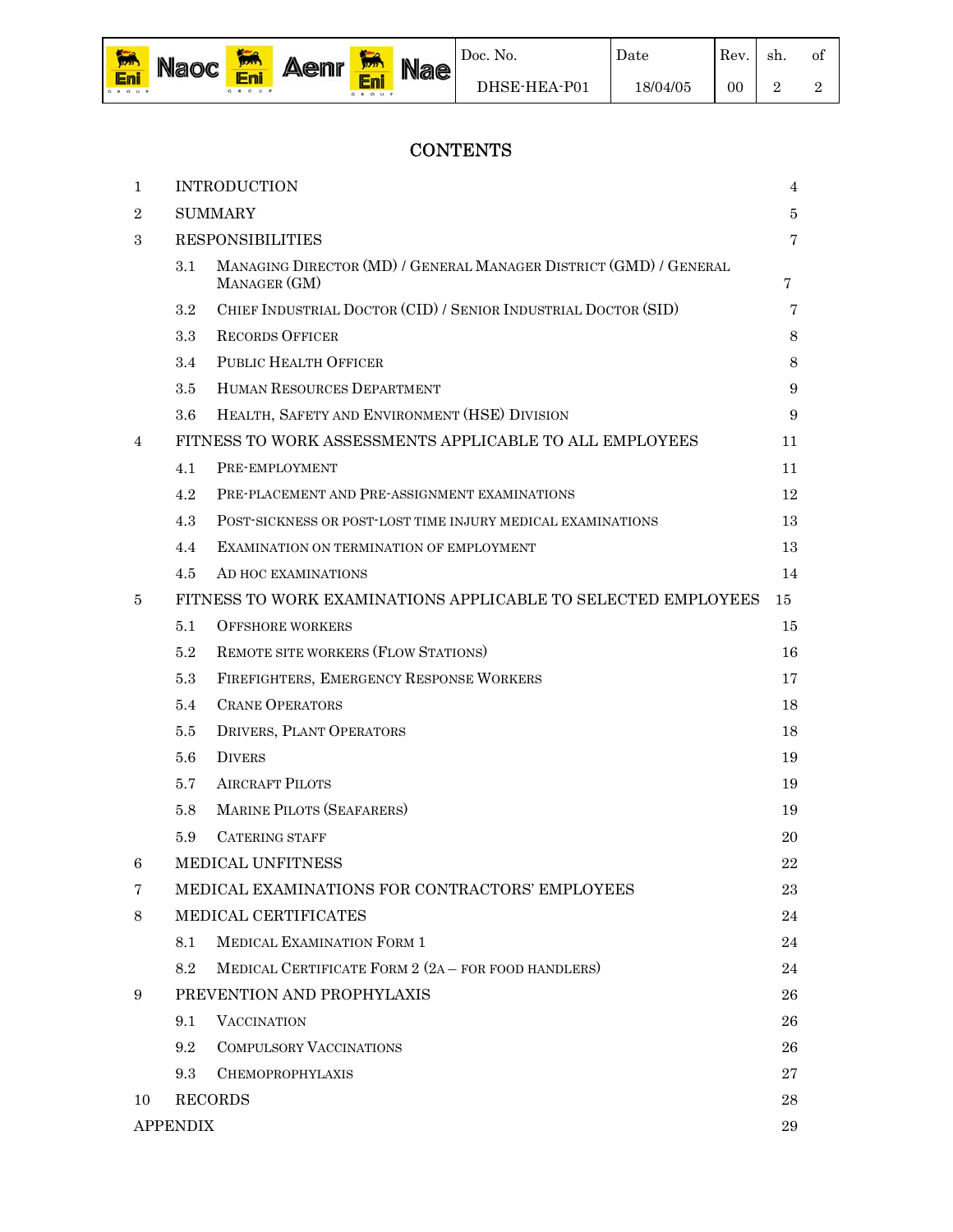| 娜   | <b>Naoc</b>                                                       |                                    | <b>Aenr</b><br>Jizar) |              | <b>Nae</b> | Doc. No.     | Date     | Rev. | sh. | οt |
|-----|-------------------------------------------------------------------|------------------------------------|-----------------------|--------------|------------|--------------|----------|------|-----|----|
| Eni |                                                                   | Eni<br>GROUP                       |                       | Eni<br>GROUP |            | DHSE-HEA-P01 | 18/04/05 | 00   | 3   | ּפ |
|     |                                                                   |                                    |                       |              |            |              |          |      |     |    |
|     |                                                                   | REFERENCE DOCUMENTS<br>APPENDIX A. |                       |              |            |              | 29       |      |     |    |
|     | MEDICAL EXAMINATION FORM 1 (SEE SEPARATE DOCUMENT)<br>APPENDIX B. |                                    |                       |              |            | 30           |          |      |     |    |

APPENDIX C. MEDICAL CERTIFICATE FORM 2 AND 2A 33 APPENDIX D. CATERING HEALTH SURVEILLANCE 35 APPENDIX E. (MONTHLY/YEARLY) RECORD OFFICE REPORT 36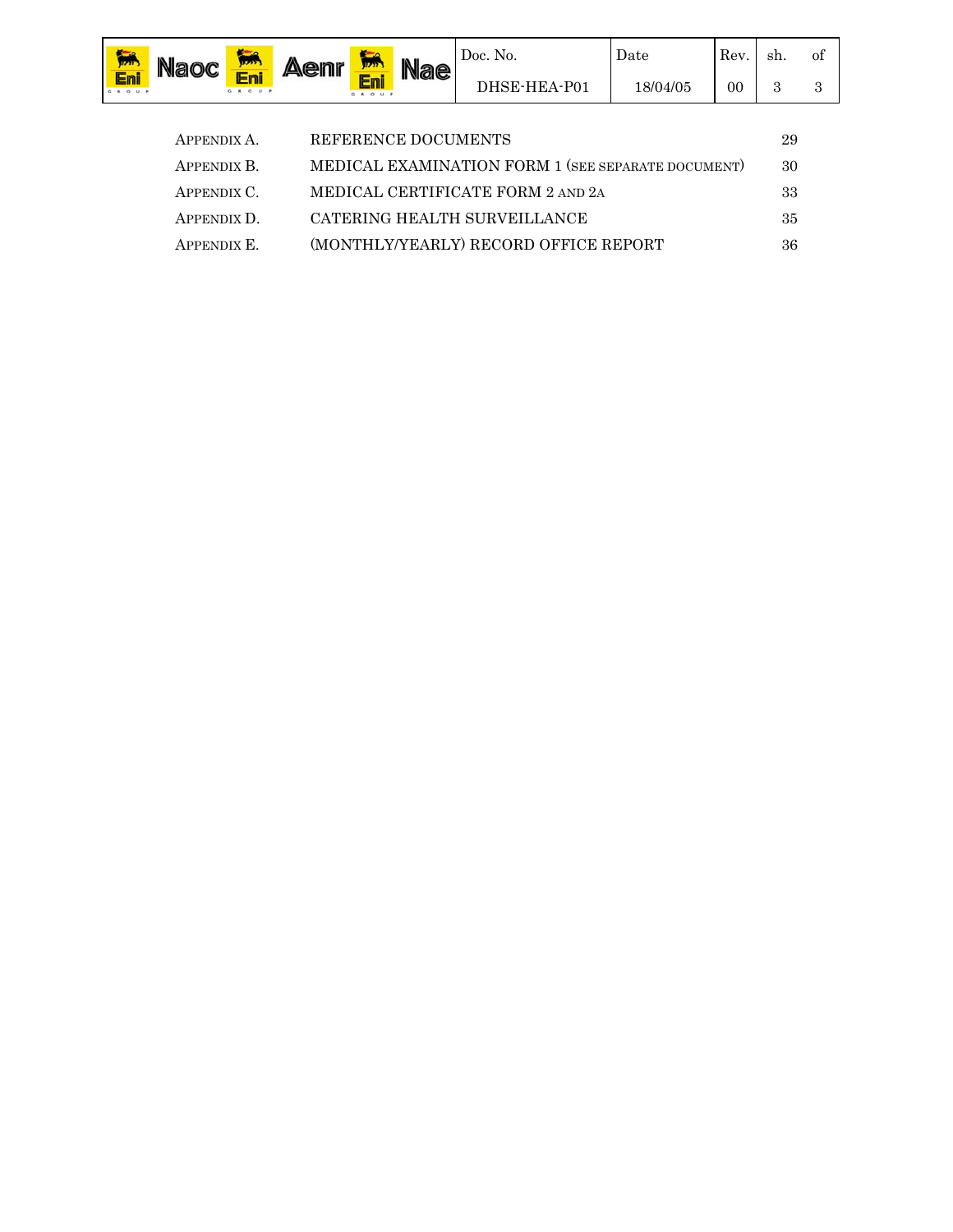

Eni

of 4

# 1 INTRODUCTION

Eni E&P Division provides clear guidance on implementing health programs in the Business Units through Minimum Health Standard 4, related to fitness to work. This Standard states:

"Minimum fitness for duty standards are to be established and applied for specific work and working conditions where there are critical occupational health or safety requirements."

This procedure summarises the approach taken by the three Eni Subsidiaries (NAOC, AENR & NAE) in Nigeria to fulfil the requirements of the E&P Division standard.

Eni Companies in Nigeria have the responsibility to protect the health of employees and others associated to their activities. This is usually achieved by a fitness to work assessment, conducted by a doctor experienced in Occupational Health. This assessment is an essential part of health risk management: it enables health practitioner to establish whether an employee's medical condition is likely to affect its fitness to work under certain conditions.

The starting point for evaluating the need for and the content of fitness to work assessments is the Health Risk Assessment (HRA) process, which systematically identifies, assesses and controls any risks to health. As a result of the HRA, it will become apparent whether health parameters associated with an employee (e.g. medical disorders, diseases, or physical fitness) pose a health or safety risk that is deemed unacceptable. If so, medical screening to exclude certain employees because of a particular health parameter (through a fitness to work assessment) may be necessary.

In addition, in certain locations (e.g. offshore, remote sites) the medical emergency response may be inadequate as there could be unacceptable delays in reaching an appropriate level of medical care. In these instances, medical screening to reduce the probability of a medical emergency requiring medical evacuation may be appropriate.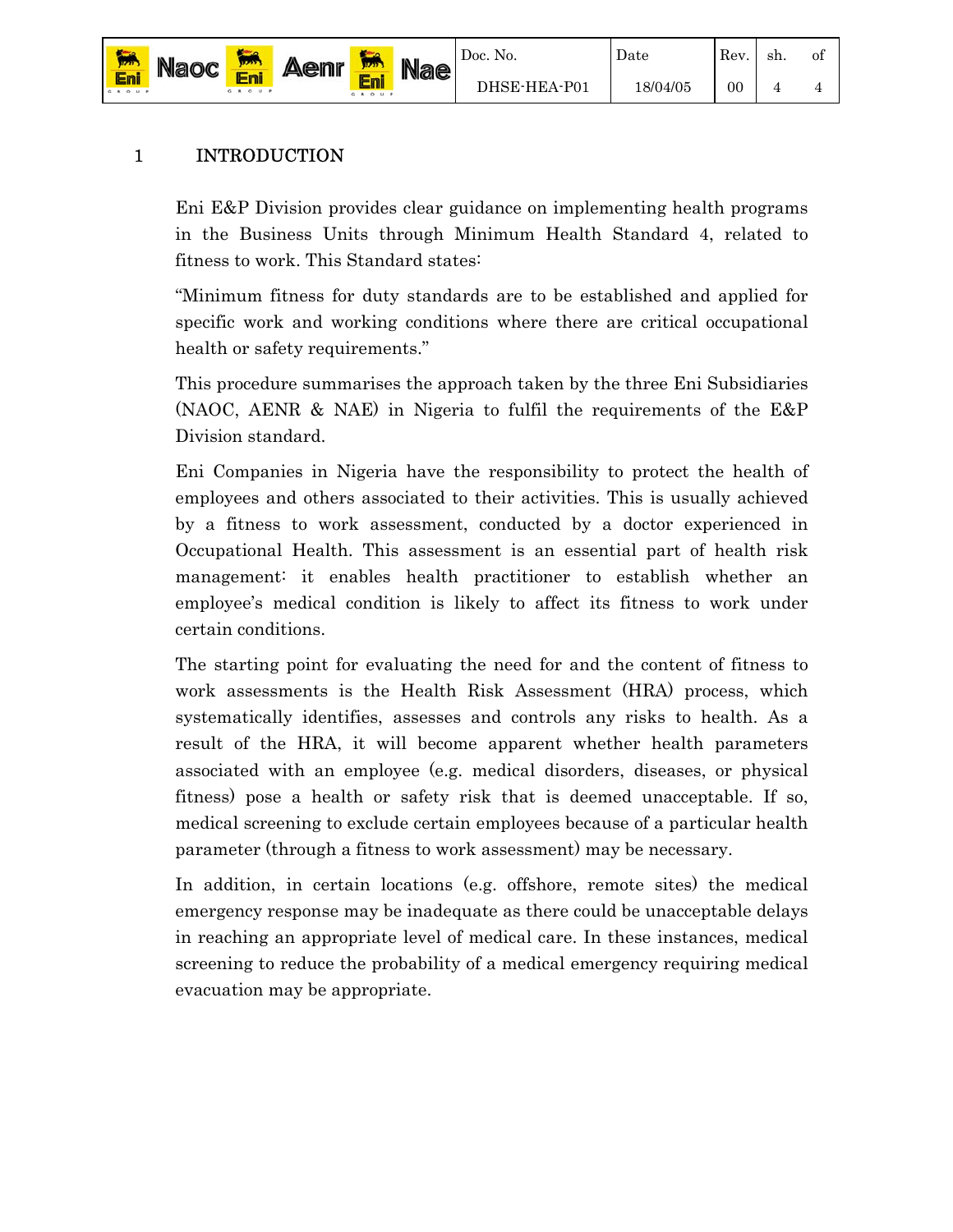

#### 2 SUMMARY

Eni

#### Objectives:

This Fitness To Work (FTW) process applies to the three Subsidiaries (NAOC, AENR and NAE) and contractors' activities for which FTW controls are essential to enable the significant risks to be managed.

The FTW process is not intended to cover all the jobs in the full range of Companies and contractors' activities, but it shall be applied to specific work and working conditions, i.e. a combination of work and working conditions for which there are critical occupational health and safety requirements.

The management of drugs, alcohol and medication use is excluded from this process, because it is covered by the existing Human Resources (HR) work processes.

Ideally, fitness to work assessments should adhere to the following criteria:

- use appropriate methods to detect relevant health problems which may impact on future work;
- be performed by a competent, employer designated, health professional in approved facilities;
- maintain employee confidentiality;
- comply with local government and industry standards;
- identify health trends and determine employer health programs;
- maintain cost-effectiveness;
- be acceptable to the individual.

The content and frequency of the fitness to work assessment is based on the health risks associated with the work and living environment, and risk factors in the population and individuals.

Following is a listing of the fitness to work examinations which have been assessed as being necessary to assist in controlling health and safety risks to acceptable levels:

- 1. Fitness to work Assessments Applicable to All Employees:
	- Pre-employment.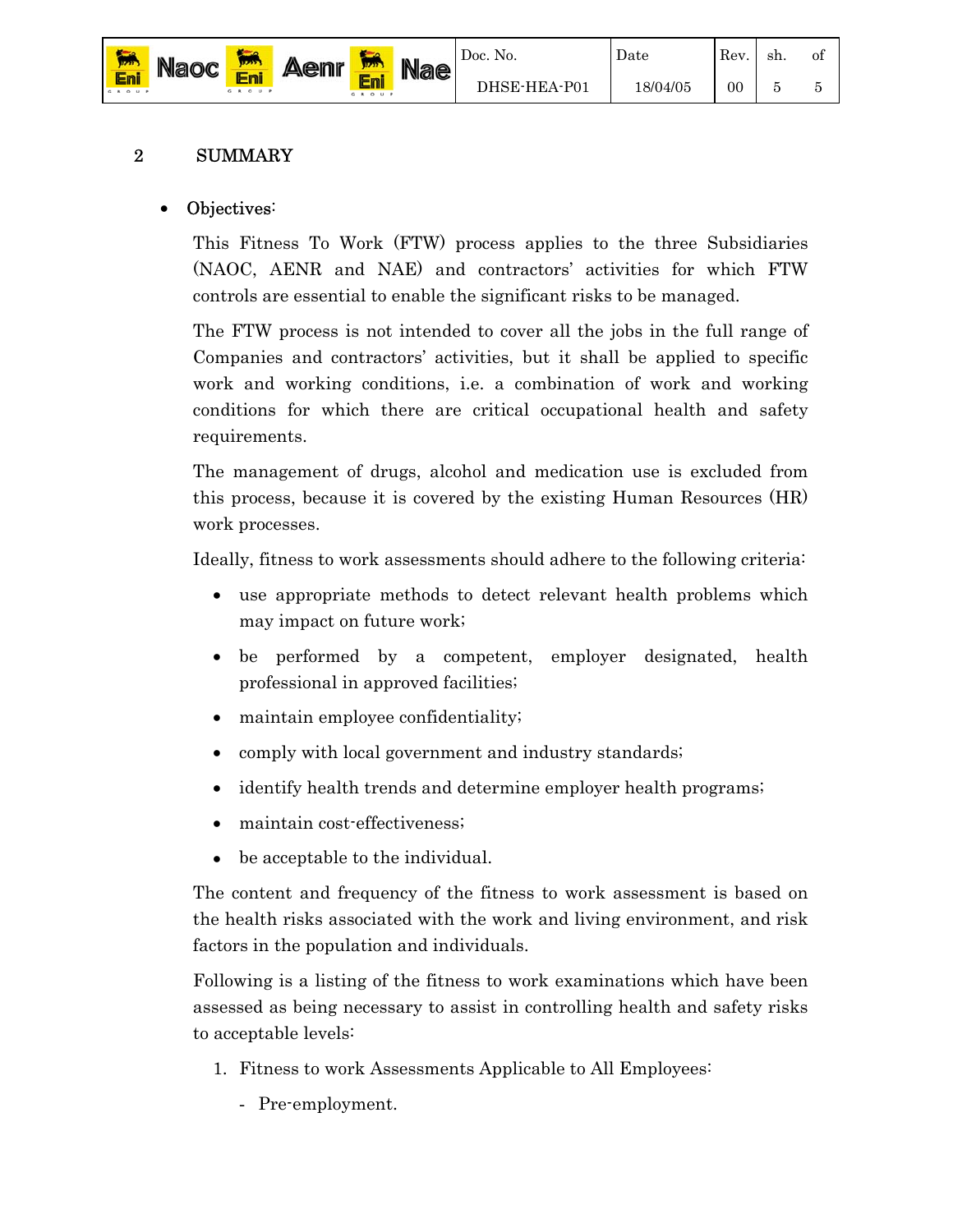

- 2. Fitness to work Examinations Applicable to Selected Employees:
	- Offshore workers,
	- Remote site workers (e.g. employees working at flow stations),
	- Firefighters, Emergency Response Workers,
	- Crane Operators,
	- Drivers, Plant Operators,
	- Divers,
	- Helicopter Pilots,
	- Marine Pilots (Seafarers),
	- Catering Staff.
- Application context: all NAOC, AENR & NAE's workplaces.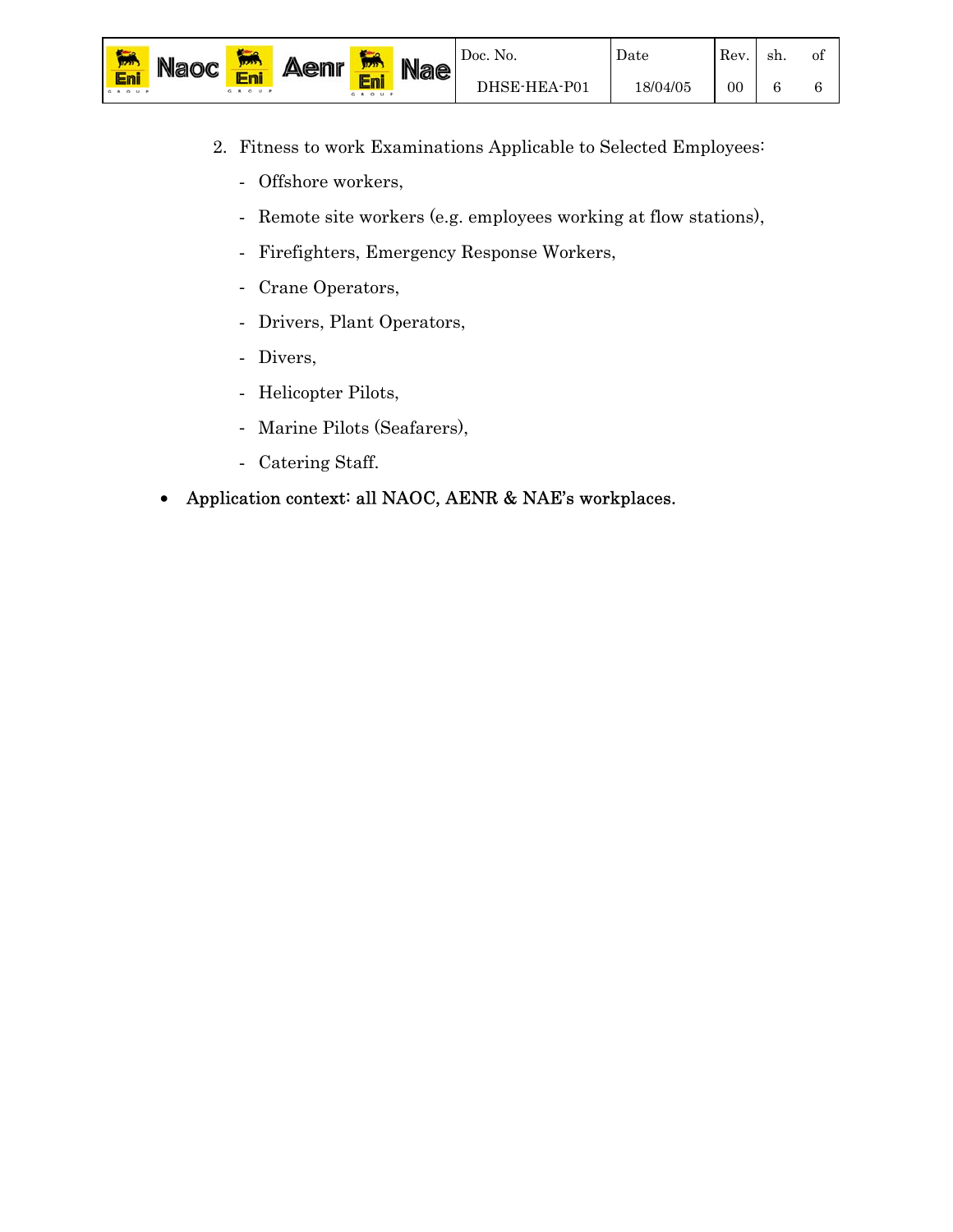

## 3 RESPONSIBILITIES

According to the professional code of ethics, to the applicable laws and to Eni E&P Division policy, all medical, nursing and record keeping personnel are forbidden to:

- reveal to a third party or comment publicly any information inherent to a single clinical case, persons under treatment and health condition of any person that enters the Clinic;
- Issue prescriptions, declarations or certificates that are not under their direct responsibility, without written authorization from the Chief Industrial Doctor (CID);
- use Company letterheads, stamps and business-cards without authorization of CID;
- modify the rules established by the NAOC, AENR and NAE management.

## 3.1 MANAGING DIRECTOR (MD) / GENERAL MANAGER DISTRICT (GMD) / GENERAL MANAGER (GM)

The MD/GMD/GM:

- establish the Companies occupational health policy and objectives;
- ensure the organisation needed to implement the policy is established;
- ensure the allocation of the resources required, the monitoring of the performance and the training of the occupational health staff.

## 3.2 CHIEF INDUSTRIAL DOCTOR (CID) / SENIOR INDUSTRIAL DOCTOR (SID)

The CID shall have overall responsibility for ensuring that the FTW Medical Examinations procedure in place within the three Subsidiaries in Nigeria, meets the requirements of Nigerian and International Occupational Health Regulations and is correctly implemented. In the absence of the CID all duties and responsibilities are transferred to SID.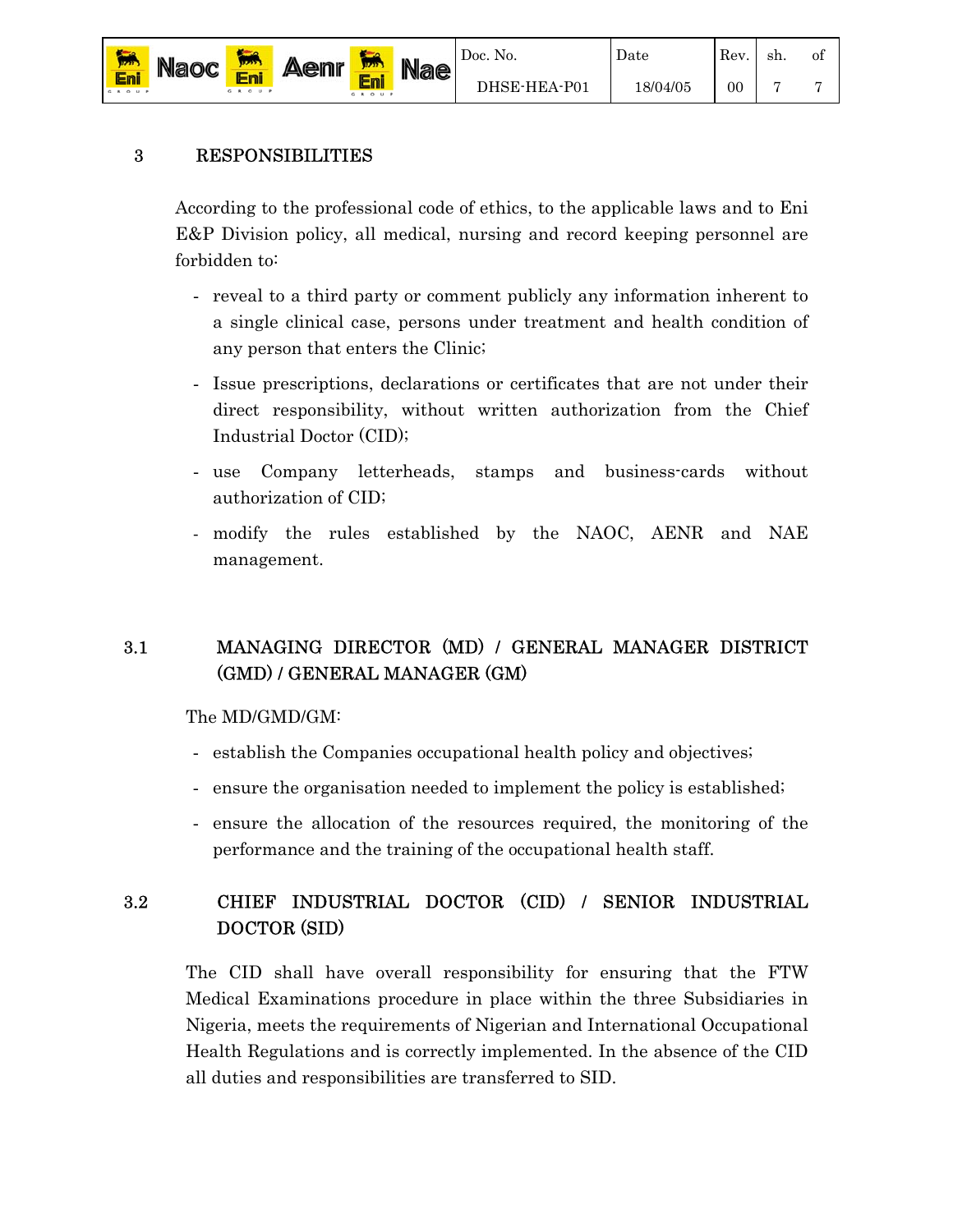

It is the responsibility of the Medical Department to perform high quality medical examinations and to provide appropriate feedback to individual and management.

#### 3.3 RECORDS OFFICER

The Records Officer shall ensure that files with records about all Medical Fitness Examinations and results remain confidential.

The Records Officer shall prepare monthly reports that include:

- Total number of Medical Fitness Examinations (type) with results for the previous month.
- Complete list of personnel scheduled to be checked during the next month. This list shall be provided at least 5 days before the end of the month and personnel shall be informed at least 7 days before scheduled Medical Fitness Examination. The Records Officer is in charge of ensuring that personnel are informed about schedule.

The form for monthly/yearly reports is in Appendix E.

#### 3.4 PUBLIC HEALTH OFFICER

The Public Health Officer is the designated person in charge of implementing the Vaccination plan and maintaining the Vaccination Record Book. The Public Health Officer is the one whose duty is to verify Epidemiological requirements for medical examinations and vaccinations and to provide results of constant monitoring of national health situation.

The Public Health Officer shall be responsible for keeping data base of certificates, vaccination records and examination results for Catering personnel (food handlers) up-to-date.

The Public Health Officer shall:

- ensure that catering personnel comply with the NAOC, AENR and NAE Catering surveillance plan;
- liase with local authorities to obtain updated regulations and epidemiological data;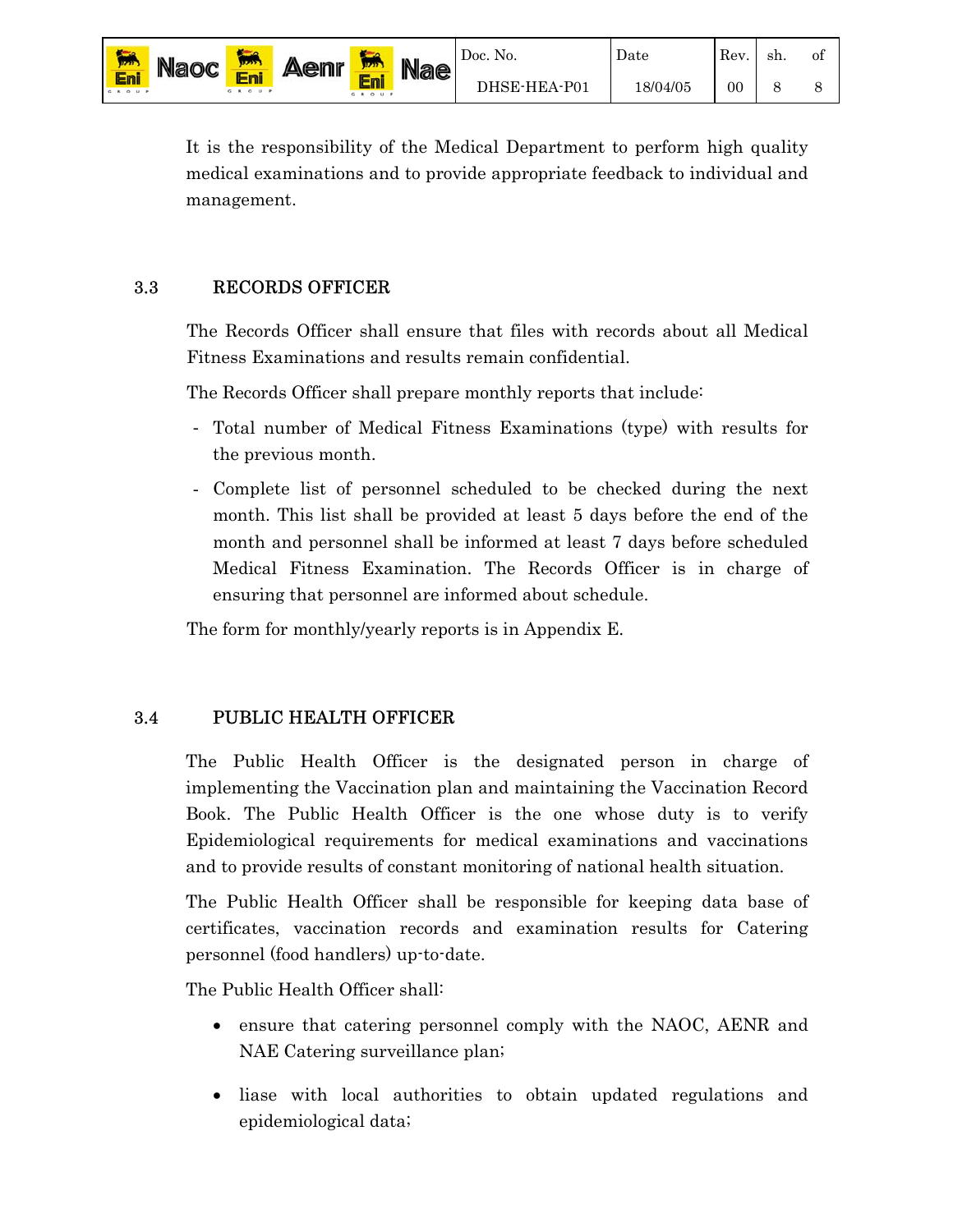• ensure that required vaccines are present in the Clinics within Eni Nigerian Subsidiaries in sufficient quantity.

#### 3.5 HUMAN RESOURCES DEPARTMENT

Eni

The Human Resources department shall:

- Regularly (typically yearly) provide an updated list of Eni Subsidiaries personnel (full name, date of birth, address, occupation, working location) to the NAOC Clinic.
- Provide Job description details especially for the personnel likely exposed to risk.
- Inform NAOC, AENR, NAE and Contracting personnel about requirements for FTW Examinations.
- Inform the Clinic about requests for Ad hoc examinations.
- Establish the organisation needed to implement the occupational health policy.
- Allocate the resources required, monitor the performance and the training of the occupational health staff.
- Address the reintegration of such employee into proper job position (as a member of Rehabilitation Committee described in section 6).

It is HR responsibility to identify workers who are covered by the FTW policy and to schedule periodic medical examinations.

It is the worker's responsibility to comply with the Policy and programme by attending these appointments.

#### 3.6 HEALTH, SAFETY AND ENVIRONMENT (HSE) DIVISION

The HSE Division supports MD/GMD/GM to:

- establish the Companies occupational health policy and objectives;
- monitor occupational health system performance.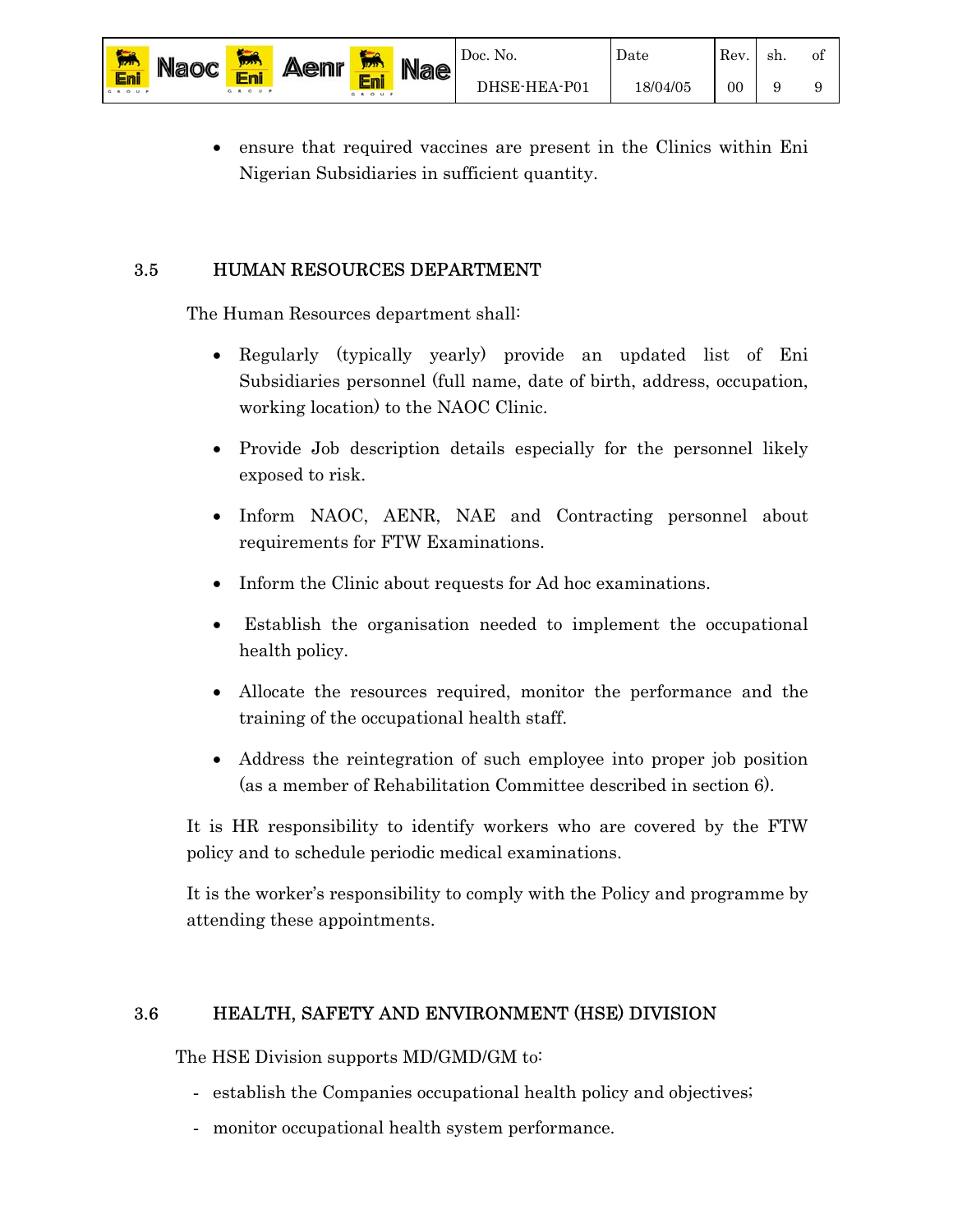The HSE Division supports CID to:

- evaluate reintegration of employees excluded from their job for health reasons, into proper job position (as a member of Rehabilitation Committee described in section 6).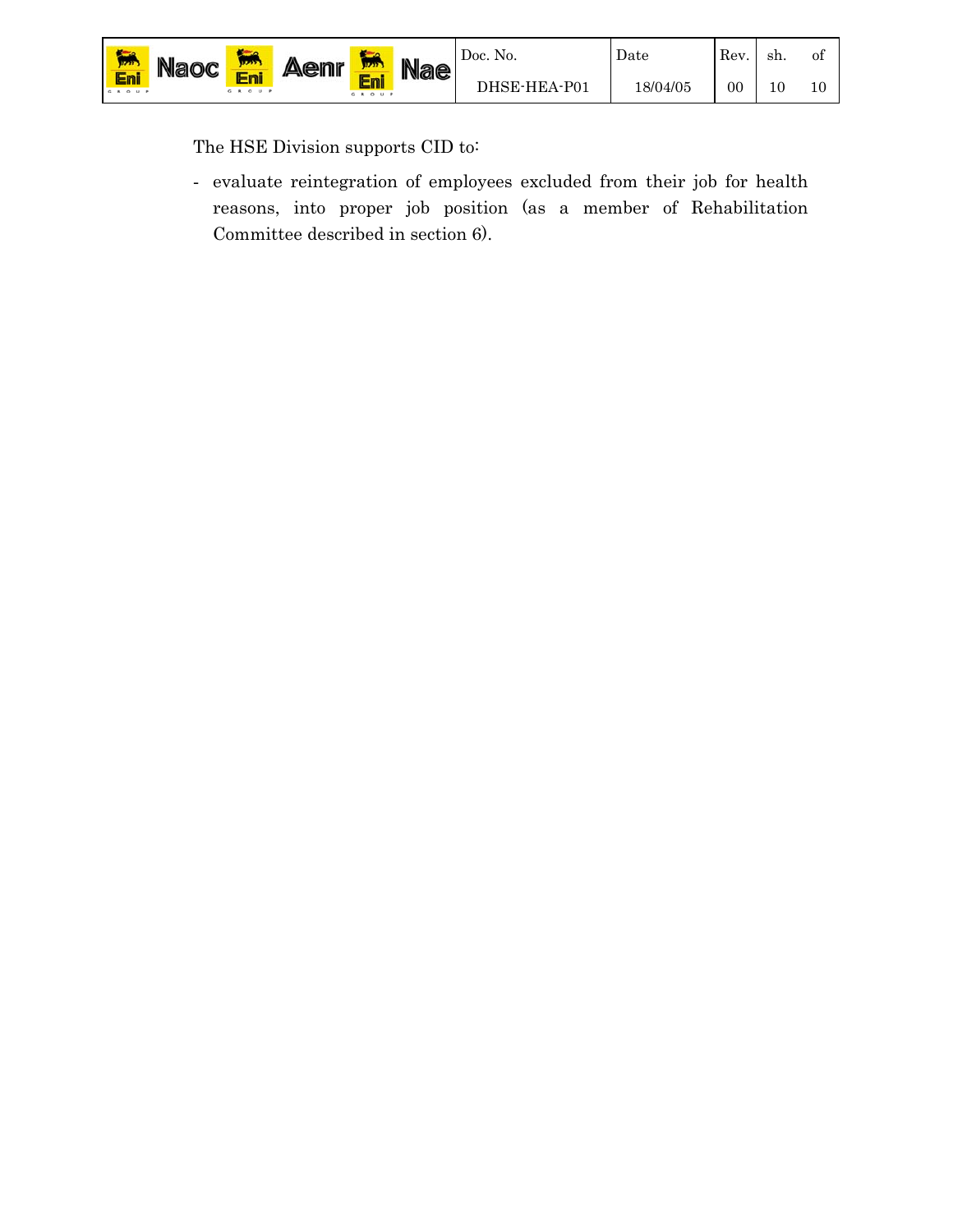sh.

of

11

11

## 4 FITNESS TO WORK ASSESSMENTS APPLICABLE TO ALL EMPLOYEES

#### 4.1 PRE-EMPLOYMENT

Pre-employment standards for medical examination shall be appropriate to the actual, or foreseeable future, risks from the employment.

All employees and contractors require a pre-employment medical examination **before** commencing work.

#### Content:

Eni

Each individual shall complete a health questionnaire.

The health evaluation shall typically include:

- administrative information (name, address, date of birth, department, occupation);
- medical information:
	- 1. past medical history,
	- 2. occupational history,
	- 3. family medical history,
	- 4. current medical complaints,
	- 5. known allergies,
	- 6. current medications taken,
	- 7. immunizations received (type, date of booster),
	- 8. lifestyle (smoking, alcohol intake, exercise);
- clinical examination:
	- 1. height/weight Body Mass Index,
	- 2. blood pressure,
	- 3. pulse,
	- 4. visual acuity (distance, near), colour vision,
	- 5. urine analysis (protein, glucose, blood),
	- 6. interview and physical examination by the physician,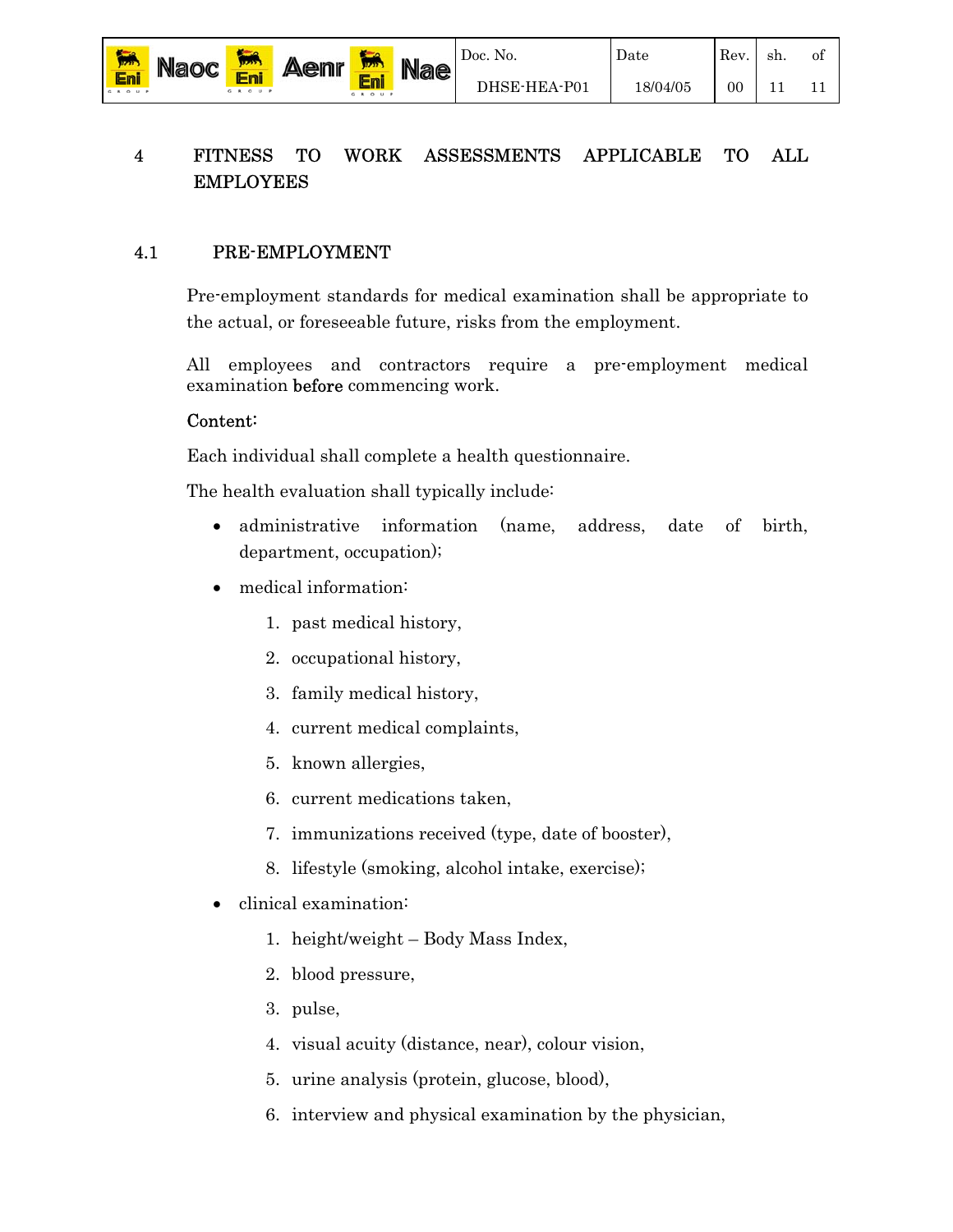

Date

- 7. Chest X Ray/Spirometry,
- 8. ECG,
- 9. Blood Analysis (see Appendix).

## Criteria:

Relevant fitness criteria shall apply for employees in occupational groups covered in this guide. For other employees (e.g. office based employees), the criteria will be determined on a case by case basis and following advice from the CID.

Specific additional tests and examinations may be carried out according to job risk: eg Audiogram (for those exposed to noise), lung function test (for those wearing breathing apparatus), antibodies to hepatitis surface antigen (for health care workers), stool culture/microscopy and throat/nasal swab (for food handlers).

# 4.2 PRE-PLACEMENT AND PRE-ASSIGNMENT EXAMINATIONS

# Pre-placement examinations

Pre-placement examinations shall be performed on employees who are transferred to another job with a different risk profile during the course of their employment.

# Pre-assignment examinations

Pre-assignment examinations apply to staff that are transferred to an operational area outside their own country.

Fitness criteria and examination protocol apply as described under preemployment medical examinations. In addition, confirmation should be obtained that the employee is physically/mentally fit to cope with environmental hazards in the country of operation and that, in case the employee has a medical condition or is on medication, adequate medical care is available.

Decisions on fitness for transfer are made by the CID. Pre-assignment medical examinations apply to employees and accompanying family. The NAOC medical department will ensure that medical records are transferred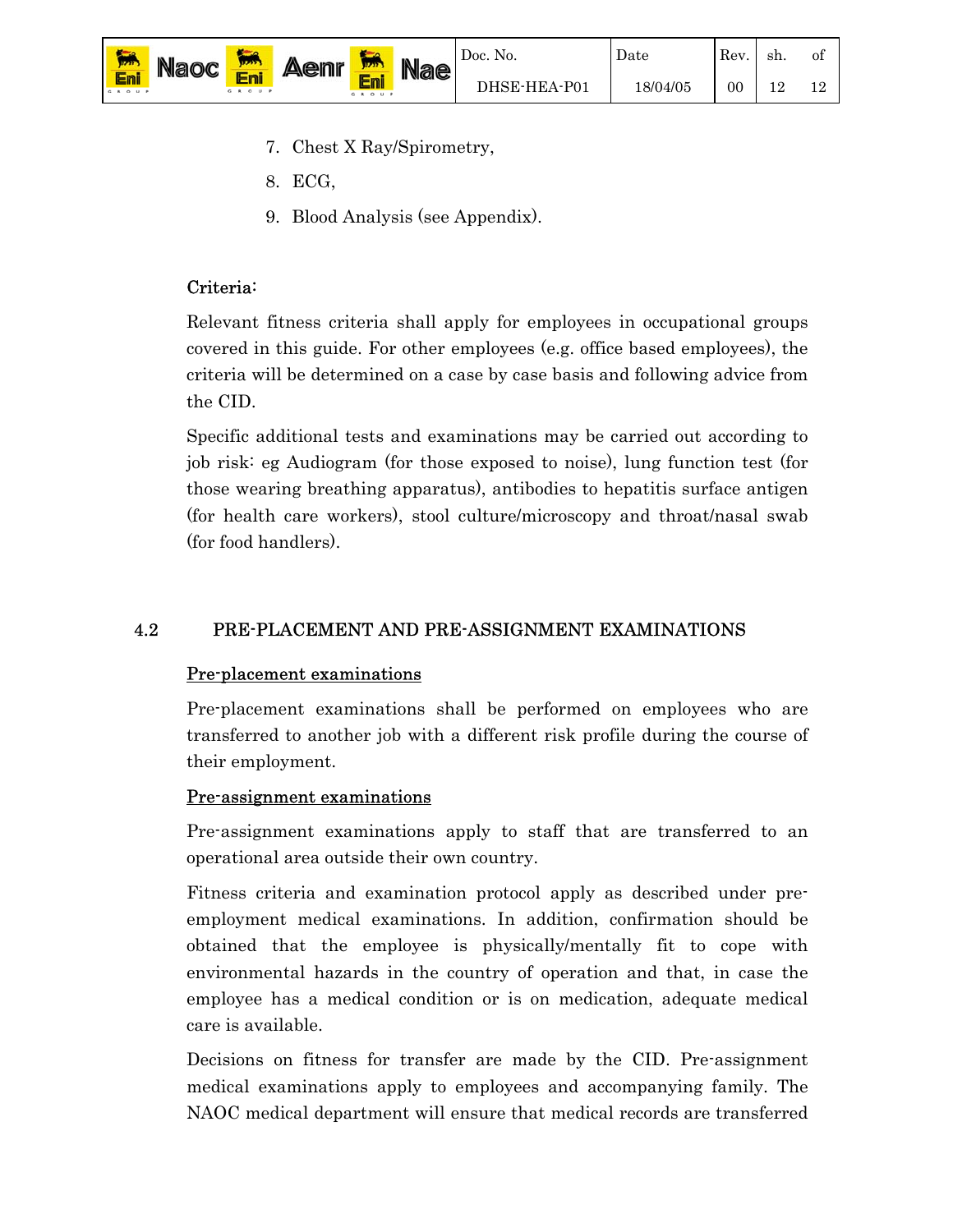| 歸            | <b>Naoc</b> |          | Δ<br><b>A@nr</b> | 17777     | <b>Nae</b> | Doc. No.     | Date    | Rev.   | -sh. | 0İ |
|--------------|-------------|----------|------------------|-----------|------------|--------------|---------|--------|------|----|
| Eni<br>GROUP |             | Ē<br>O U |                  | 5 8 0 0 8 |            | DHSE-HEA-P01 | 8/04/05 | $00\,$ |      |    |

to the medical department of the destination company.

## 4.3 POST-SICKNESS OR POST-LOST TIME INJURY MEDICAL EXAMINATIONS

The employee's fitness shall be re-assessed on resumption of work after a prolonged absence for medical reasons due to disease or injury. This is particularly important for employees whose unfitness represents a HSE risk. New Medical Certificates shall be issued, with validity not longer than the previous one, if a complete Medical Examination has not been done.

'Prolonged absence' in case of illness is defined as 10 working days; although the reason for absence will be considered (e.g. seizures in crane operators; diarrhoea in food handlers).

Any Company or contractor employees that have been off work because of lost time injury, on restricted duty, admitted to hospital for any reason, or on maternity leave, shall obtain medical clearance to resume their normal duties.

Employees returning from sick leave shall submit to the NAOC Clinic a written statement on the duration and nature of their illness, plus medical certificate from examining physician, if not treated in NAOC Clinic.

#### 4.4 EXAMINATION ON TERMINATION OF EMPLOYMENT

There is a need to examine the employee on termination of employment (e.g. retirement) or when the employee is permanently removed from a position that has a potential health risk. In these cases, HR Division will arrange for the visit.

These examinations will confirm the absence or the presence and degree of health changes in relation to his/her work.

The NAOC Clinic Record Office shall keep examination reports and previous medical records for 30 years as per industry standards.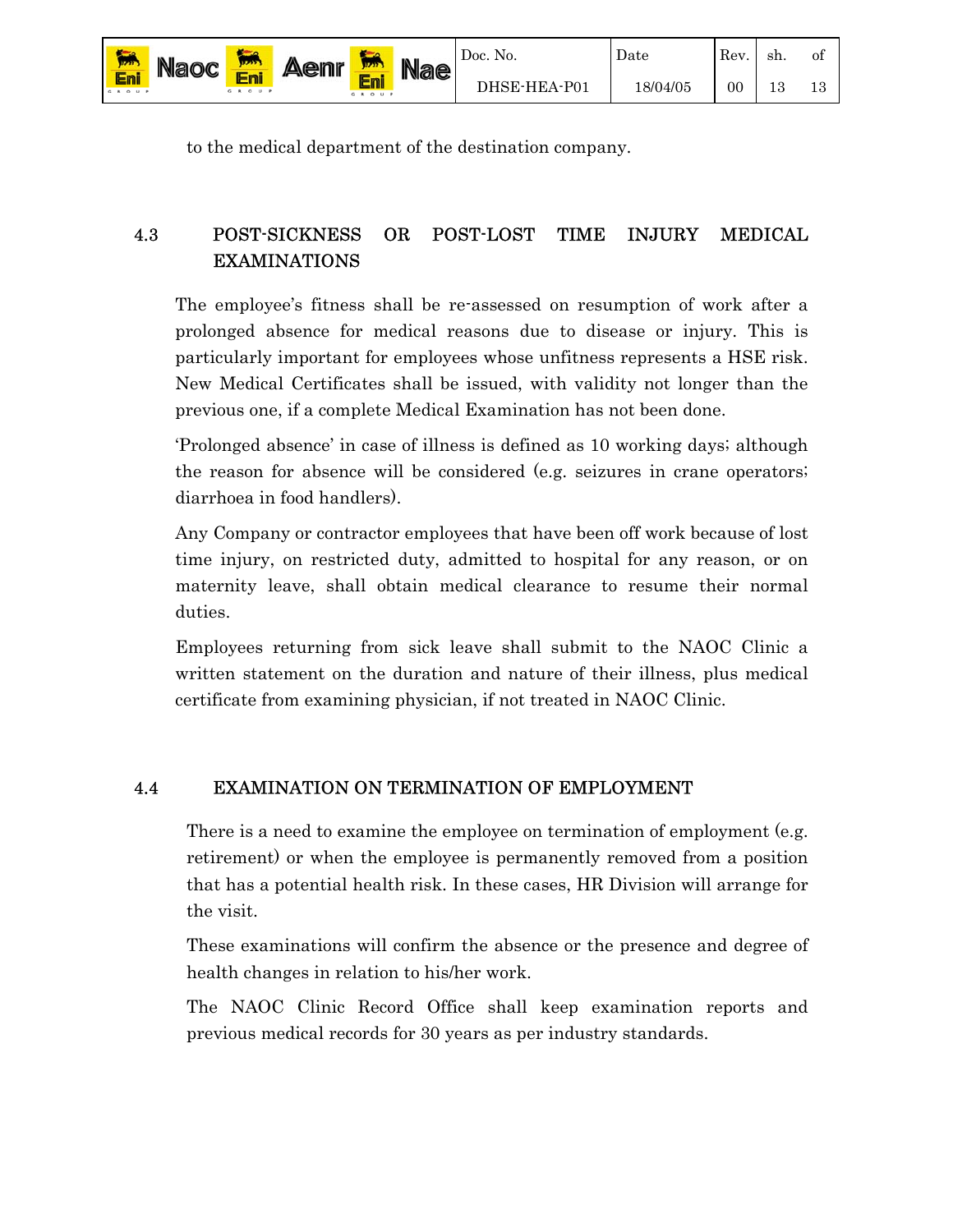

#### 4.5 AD HOC EXAMINATIONS

Ad hoc examinations at the request of either the manager/supervisor or the employee shall be accommodated, if there is suspicion of a work related condition. Request for this examination shall be made in written form, through HR department, with explanation of the reason.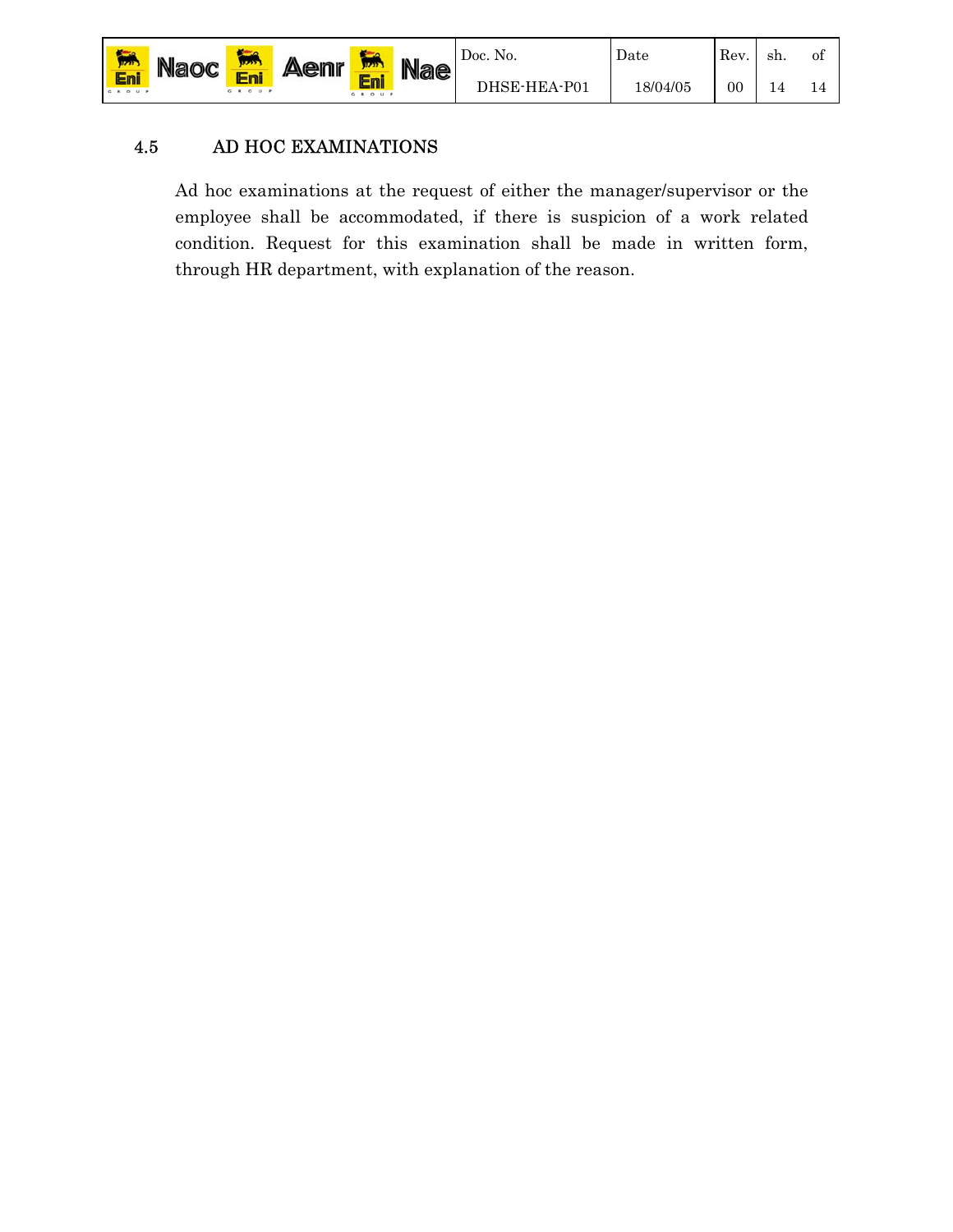## 5 FITNESS TO WORK EXAMINATIONS APPLICABLE TO SELECTED EMPLOYEES

#### 5.1 OFFSHORE WORKERS

Eni

The offshore worksite is remote and isolated from expert medical assistance. Adverse weather can cause long delays in a medical evacuation and thereby exacerbate a minor medical problem.

In the medical assessment, the examining doctor is responsible for carefully assessing the physical and mental health of offshore employees, with particular regard to the unique nature of the offshore workplace. The specific aims are:

- to ensure the designated offshore personnel are medically fit to work at an isolated location;
- to anticipate and, where possible, prevent the avoidable occurrence of ill-health offshore which could place the individuals, their colleagues and the emergency rescue services, at undue risk;
- to provide general occupational health surveillance.

These requirements apply to all employees who spend a cumulative of 14 days offshore per 12 months or who make more than 4 offshore return flights on a helicopter per 12 months. Relevant Division/Department will timely inform CID in order to schedule the activity.

#### Frequency:

• Annually

#### Content:

As per pre-employment examination. In addition;

• Audiometry.

#### Criteria:

Guidelines for Medical Aspects of Fitness for Offshore Work as published by the (UKOOA UK Offshore Operators Association).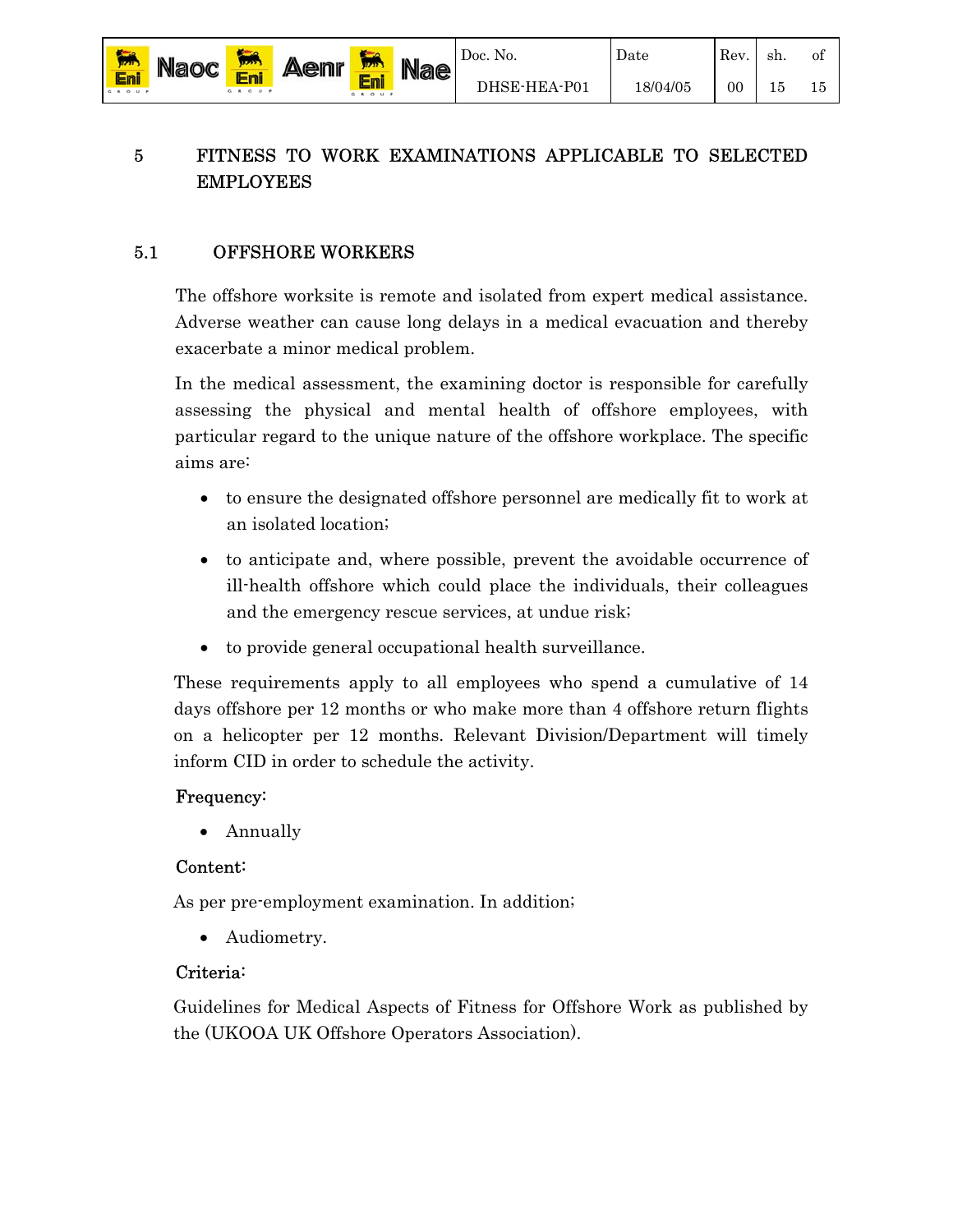#### 5.2 REMOTE SITE WORKERS (FLOW STATIONS)

The rationale for this fitness to work assessment is similar to that of offshore workers and is described in detail in the E&P Forum guide; "Health Management Guide for Remote Land based Geophysical Operations."

Work-sites such as flow stations are remote and distant from expert medical assistance, and there is a significant risk of delay in accessing appropriate medical care (a facility that can treat time critical conditions that are life threatening). In addition, the working environment for employees at these sites (physical exertion, shift-work, long hours, heat exposure) means that a higher level of fitness is required.

Hence, because of their remoteness from high quality medical care and the difficult occupational and environmental conditions, flow stations can be considered as high-risk locations that require specific programs to manage the risk. Such programs include ensuring employees attain a higher medical fitness standards as described in "Health Management Guide for Remote Land based Geophysical Operations". These medical fitness standards are based on the UKOOA standards.

These requirements apply to all employees who spend a cumulative of 14 working days at flow stations per 12 months.

#### Frequency:

• Annually

#### Content:

As per offshore workers.

#### Criteria:

Based upon "Health Management Guide for Remote Land based Geophysical Operations" (OGP/E&P Forum) and Guidelines for Medical Aspects of Fitness for Offshore Work as published by the UK Offshore Operators Association (UKOOA).

The final determination of fitness will reside with the CID and will depend upon:

• The location of the individual's operating site and the medical services available.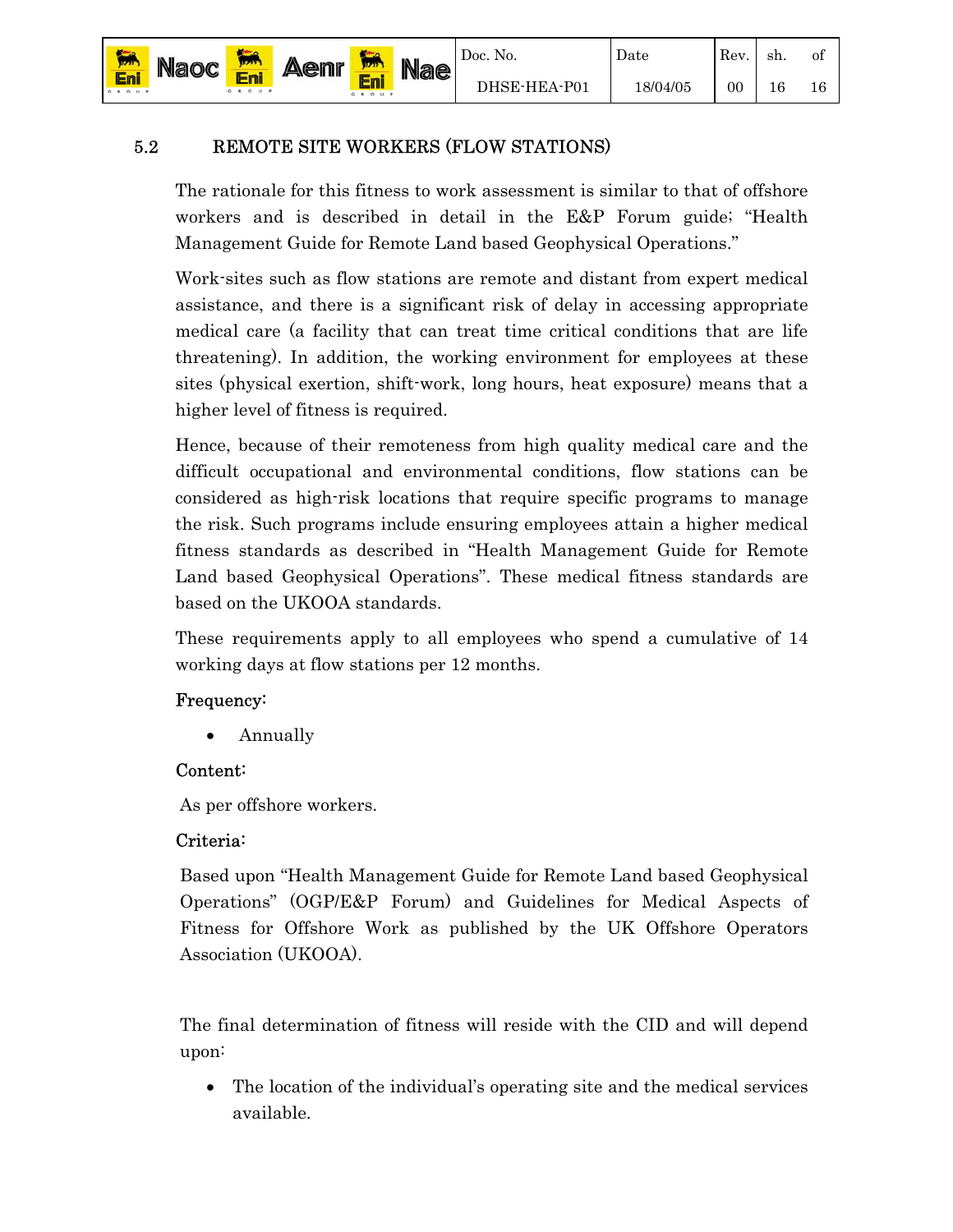

Date

of 17

- Prognosis of a recognized medical condition and effectiveness of its treatment or potential side effects of treatment.
- The job requirements specific to the individual.
- Adverse effects of the remote environment, climate, atmosphere etc.
- The availability of specialized medical support.
- Age should not be a barrier to fitness to work, but shall be taken into account carefully, with all the other findings of the assessments. The minimum acceptable age is 18 years.

# 5.3 FIREFIGHTERS, EMERGENCY RESPONSE WORKERS

In undertaking their duties in the control and extinction of fires and the search for and evacuation of casualties, firefighters and emergency response workers are subject to physiological extremes. This arises from the need to wear breathing apparatus often for prolonged periods, and in areas of possible toxic gas or fumes, and be exposed to high levels of heat and humidity while frequently working at maximum levels of exertion.

In addition, they will be required to wear protective equipment, often of a heavy and occlusive nature. High levels of physiological stress are likely to be associated with such activity. Hence, these individuals shall be subject to a higher standard of fitness.

## Frequency:

• Annually

Eni

Eni

# Content:

As per offshore workers. In addition;

• Fitness testing (e.g. Chester step test or equivalent to assess VO2 max).

# Criteria:

Guidelines for Medical Aspects of Fitness for Offshore Work published by the UK Offshore Operators Association. (Incorporating Group 1,2 Fire Responder and Rescuer standards).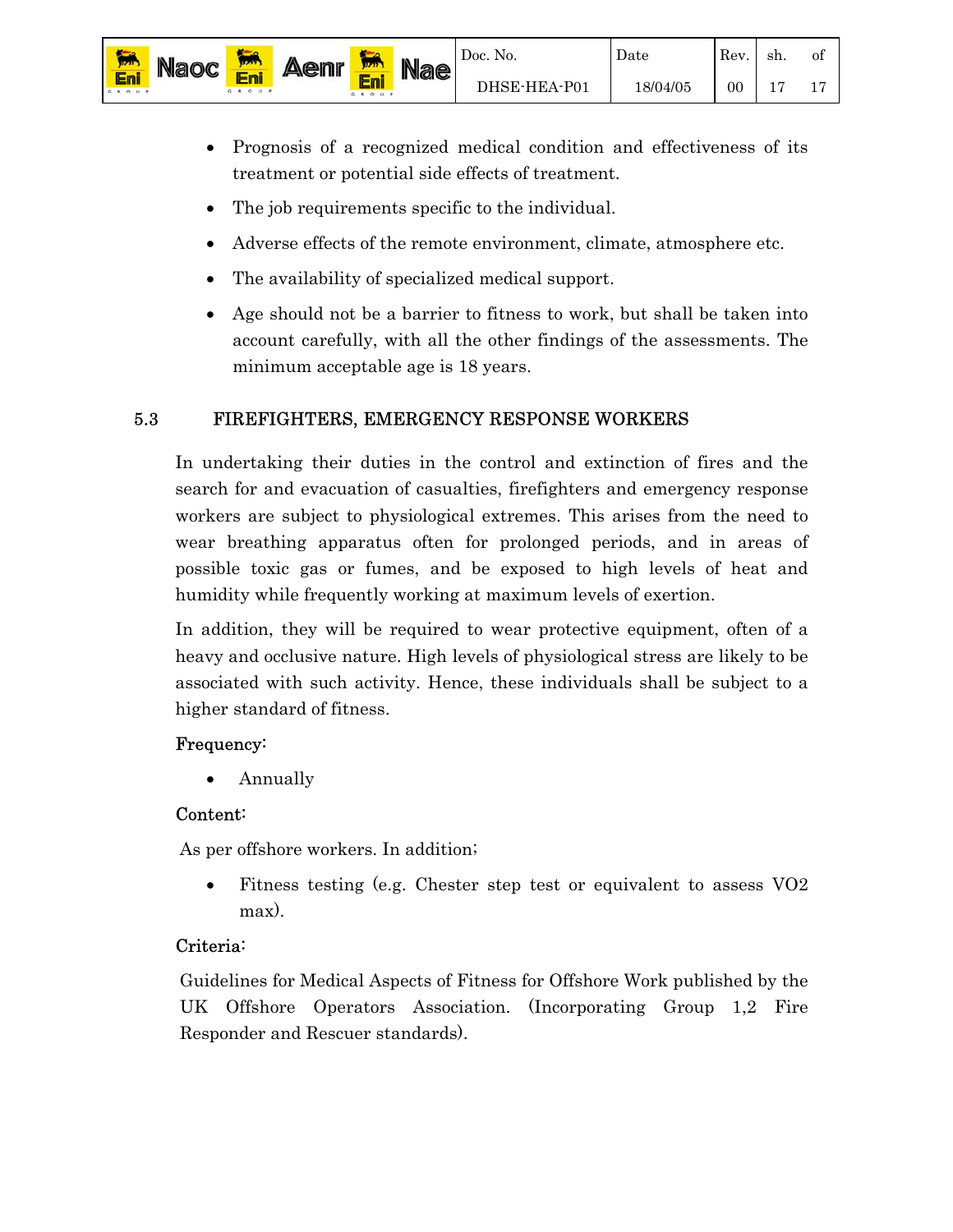

## 5.4 CRANE OPERATORS

As crane operators have such a safety critical role, the strictest adherence to these fitness guidelines shall be maintained. In general the medical examination will be identical to the offshore examination, with a more extensive visual examination.

## Frequency:

Eni

• Annually

## Content:

As per pre-employment examination. In addition;

- Stereoscopic vision.
- Audiometry.

## Criteria:

Guidelines for Medical Aspects of Fitness for Offshore Work as published by the UK Offshore Operators Association (UKOOA). Special attention shall be paid to the following:

- Visual acuity:
	- uncorrected: a minimum of 6/12, distant vision, both eyes,
	- corrected: a minimum of 6/9, both eyes.
- Visual fields.
- Stereoscopic vision.
- Colour vision.
- Unrestricted mobility.
- Full co-ordination.

# 5.5 DRIVERS, PLANT OPERATORS

All drivers of commercial vehicles (large lorries, buses, taxis, company cars) on company business shall satisfy a higher level of fitness. Such a standard is the Class 2 entitlement as found in the "Medical Standards for Fitness to Drive" as published by the UK Drivers Vehicle Licensing Agency.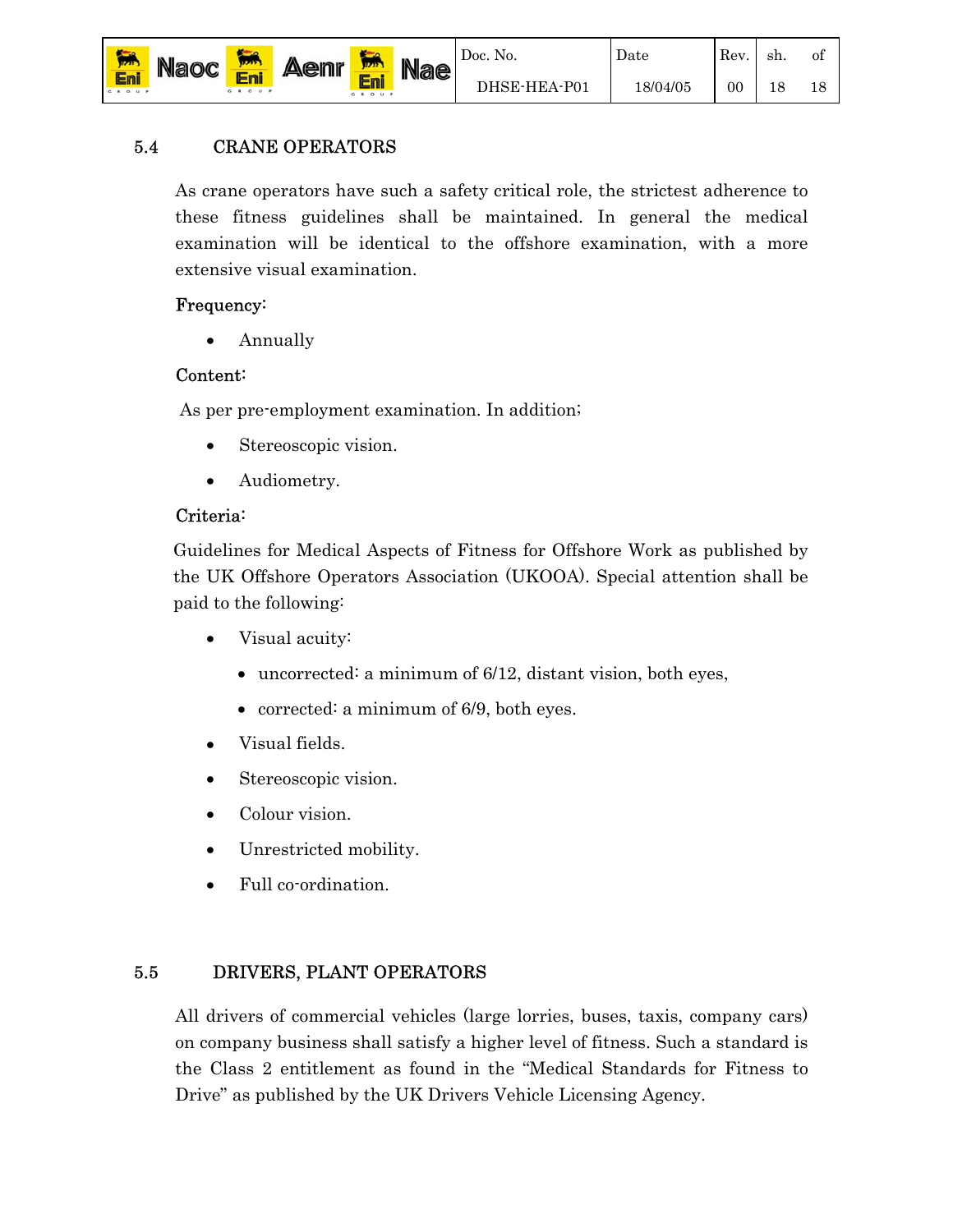

Date

of 19

#### Frequency:

• Annually

#### Content:

As per offshore workers.

## Criteria:

Suitable commercial driver standard (e.g. "Medical Standards for Fitness to Drive" as published by the UK Drivers Vehicle Licensing Agency). Special attention shall be paid to the following:

- Visual acuity:
- Visual fields.
- Colour vision.

## 5.6 DIVERS

Assessment shall be according to and accredited by a recognised industry standard (e.g. US OSHA, UK H&SE) and performed by a physician certified to perform these assessments.

# 5.7 AIRCRAFT PILOTS

Assessment shall be according to and accredited by a recognised international aviation medical standard (e.g. UK Civil Aviation Authority) and conducted by a physician certified to perform these assessments.

## 5.8 MARINE PILOTS (SEAFARERS)

Assessment shall be according to and accredited by a recognised international marine pilot medical standard (e.g. UK Maritime and Coastguard Agency - MCA) and conducted by a physician certified to perform these assessments.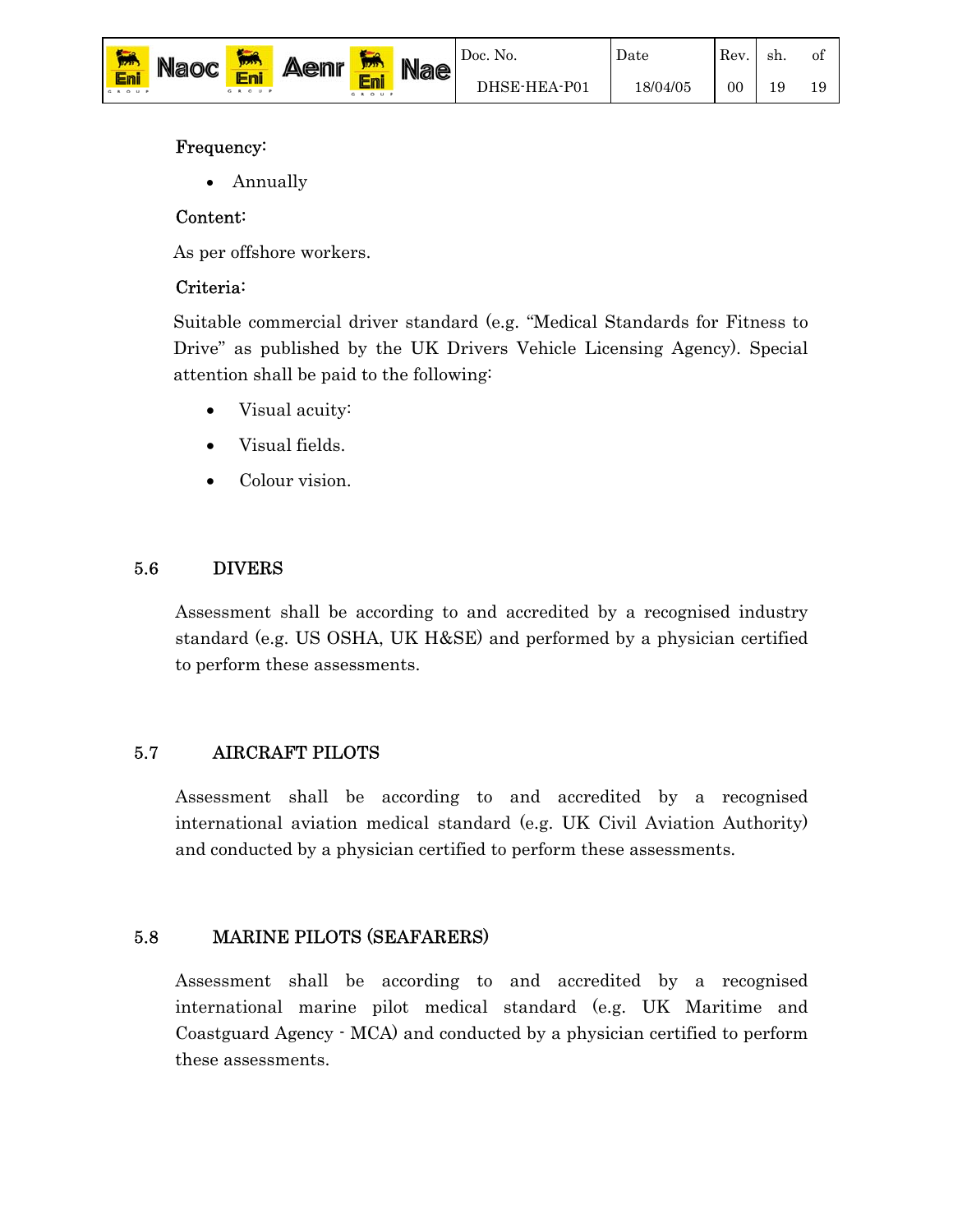

20

Date

## 5.9 CATERING STAFF

Catering assessments shall be performed on an annual basis for any foodhandling employee. In addition, any food handlers with any medical problems, especially those relating to potential communicable disease (such as gastrointestinal disease) shall be referred for medical assessment.

#### Frequency:

Annual or as directed by the CID.

## Content:

- Clinical examination with focus on potential communicable disease sites, e.g. skin, ears, upper respiratory tract and gastrointestinal tract.
- Vaccination validity Diphtheria, Tetanus, Hepatitis A & B, Typhoid fever.
- Laboratory examination of at least one, preferably three, faecal specimens, for the presence of the enteric pathogenic organisms or parasites (stool culture/microscopy) and Widal test.
- Laboratory examination of throat and nose swabs for isolation of streptococci.
- Chest X ray (annually).

Additional investigations will be required in the following circumstances:

- Symptomatic or suspected gastrointestinal disease;
- Close contact with an individual known to be suffering from gastroenteritis;
- Upon return from a visit to an area with known high endemic incidence of gastrointestinal disease. In these circumstances a stool sample shall be submitted with immediate cessation of all food handling duties until a clear result is obtained.

Medical examinations can only be arranged in external clinics if prior approval has been obtained from the CID. The complete results of examination and not only certificate, shall be submitted to the NAOC Clinic Public Health Office by Catering Manager, as per contract. Appendix D shows present contractual and NAOC requirements.

The medical file, with updated medical certificates and record of compulsory vaccination for food handlers, that include Typhoid fever, Hepatitis A and B,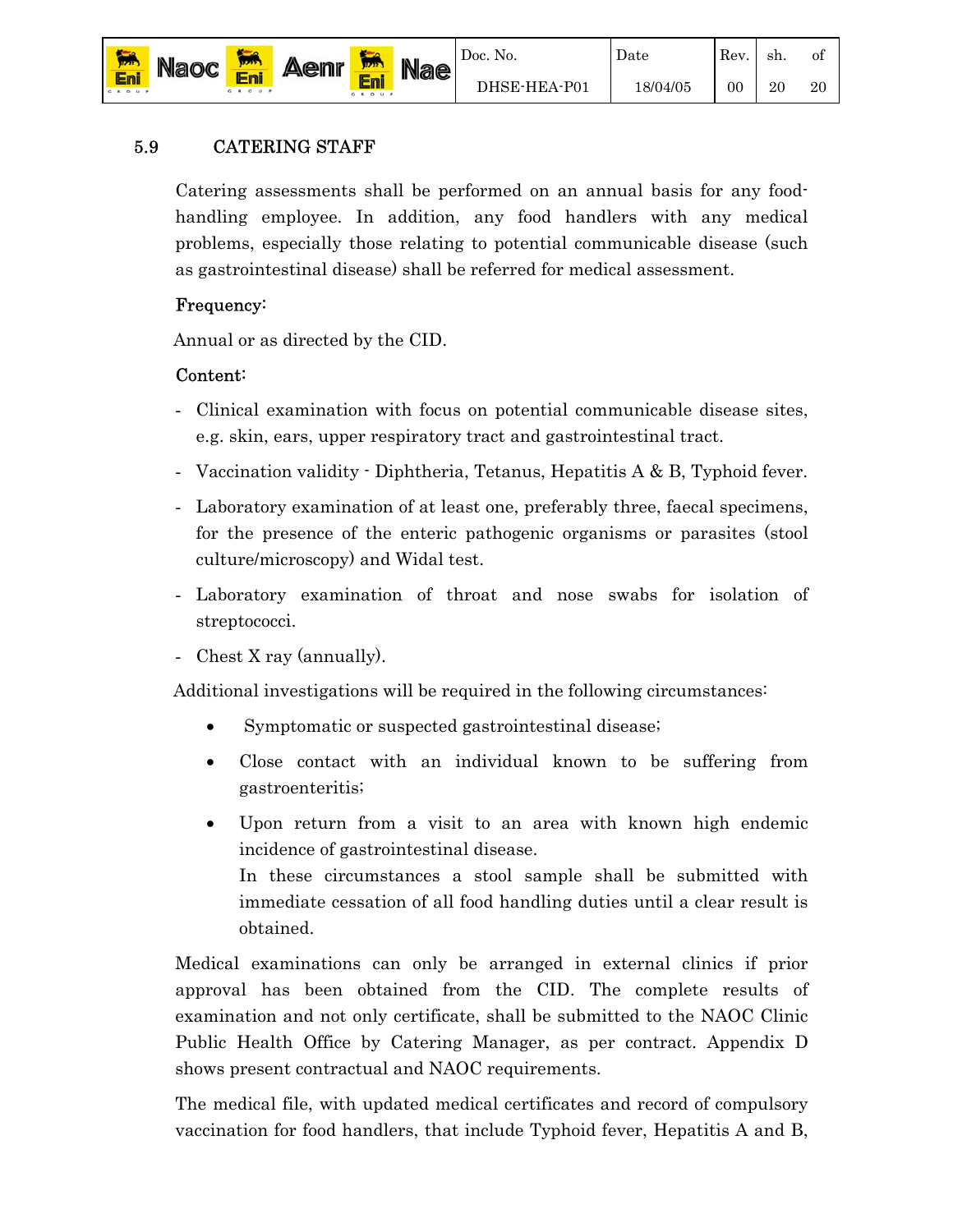| <b>Jizzi</b> | <b>Naoc</b> | <b>WAY</b> | <b>Aenr</b> | æ<br><b>WAY</b> | <b>Nae</b> | Doc. No.     | Date     | Rev. | sh.      | Οİ |
|--------------|-------------|------------|-------------|-----------------|------------|--------------|----------|------|----------|----|
| Eni<br>GROUP |             | GROUP      |             | Er<br>GROUP     |            | DHSE-HEA-P01 | 18/04/05 | 00   | െ<br>∸ ⊥ | ◢  |

Diphtheria and Tetanus, for complete catering personnel shall be available on site.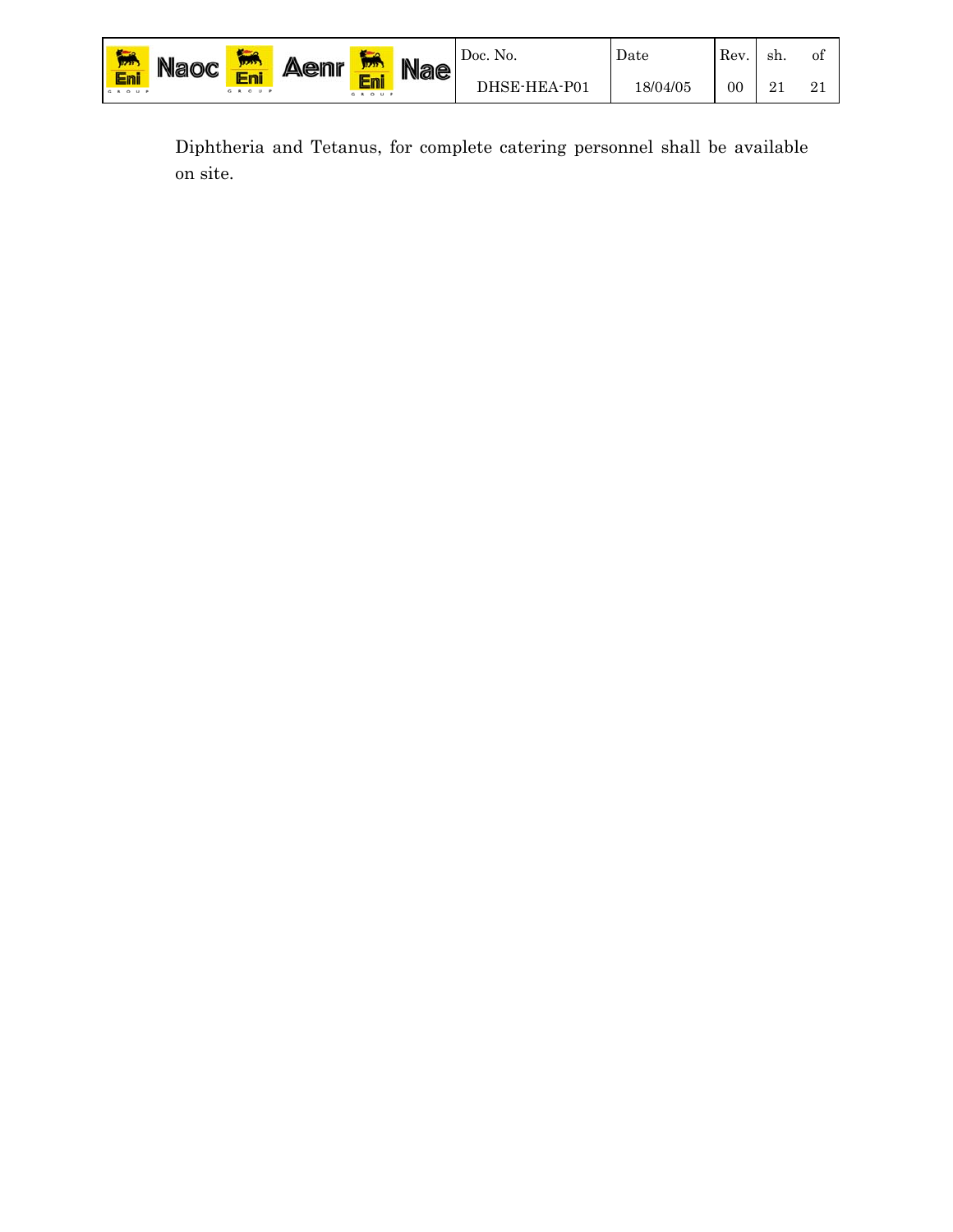

22

Date

## 6 MEDICAL UNFITNESS

Eni

The final decision regarding medical fitness resides with the CID. Proper feedback about medical fitness examinations results shall be provided to the HR Division.

An employee shall be informed and counselled if, as result of the Fitness to Work examination, there is a need to exclude him/her, temporarily or permanently, from further exposure to the particular hazard.

The employee shall be advised in writing and the physician's opinion and advice and the action taken by the Company shall be documented in his/her medical records. The Company shall make every endeavour to reintegrate employees, who are excluded from their job for health reasons, in the work process. Reintegration shall be addressed by a Rehabilitation Committee consisting typically of department heads, HR representatives HSE Division representative(s) and the physician delegated from NAOC Clinic.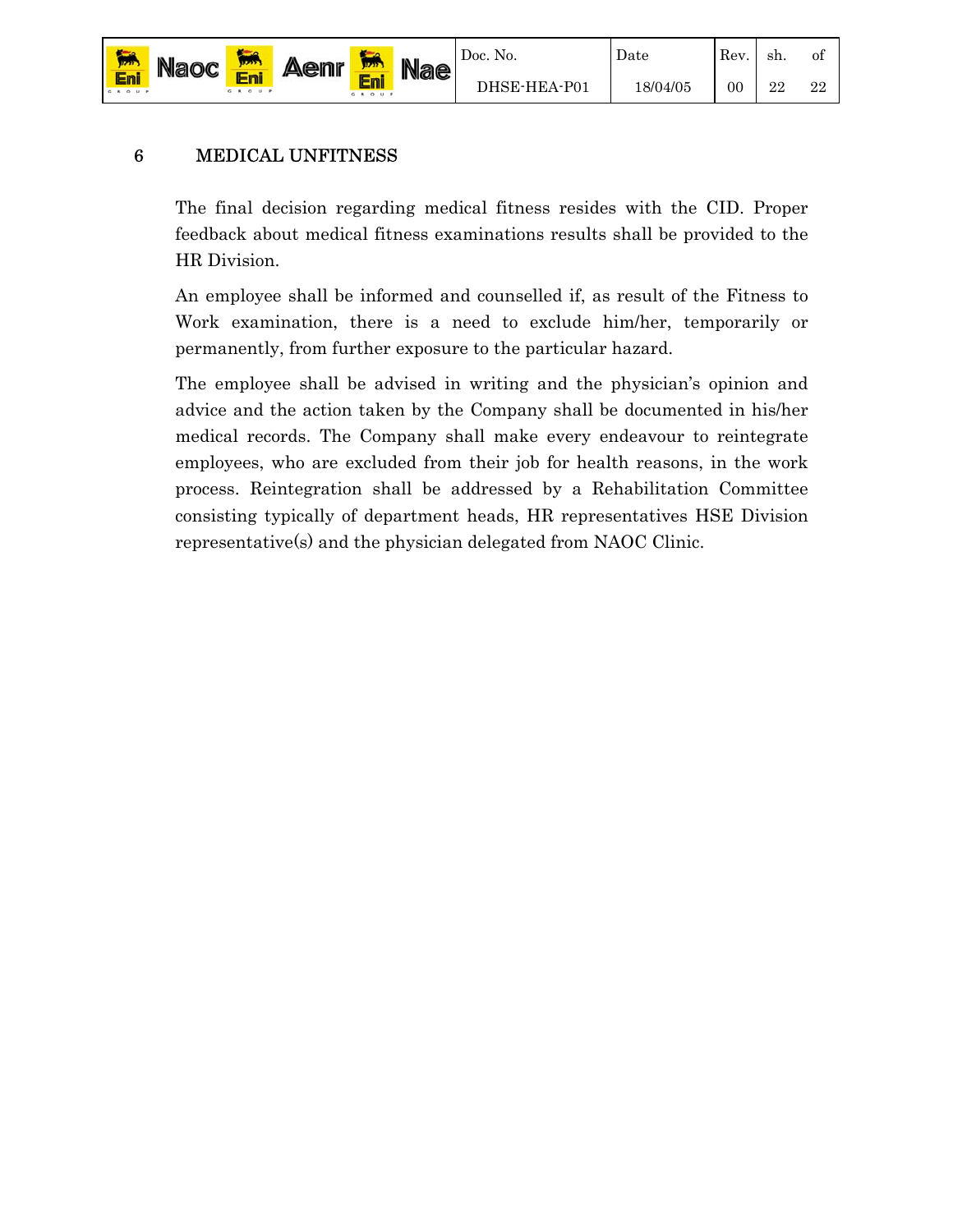#### 7 MEDICAL EXAMINATIONS FOR CONTRACTORS' EMPLOYEES

Eni

Eni

Contractors supplying services to Eni Subsidiaries in Nigeria shall provide the required medical fitness examinations and certificates (work fitness certificate, duty fitness certificate). It is the responsibility of the Contractor that their personnel have valid medical certificates.

The CID reserves the right to review any medical examinations and certificates provided by outside doctors or clinics.

The CID will produce a list of authorized clinics and doctors, and contractors will be required to use these clinics for their medical examinations.

Examining doctors shall use the official NAOC medical examination form (Appendix B) and issue a medical certificate on the approved NAOC medical certificate. The examining doctor shall send a copy of all completed medical examination forms to the Chief Industrial Doctor.

All certification shall be issued on the basis of the examinations specified by the current laws concerning work health and safety enforced by Eni Companies in Nigeria. It shall also state openly that the worker is fit, from a medical standpoint, for the duties he shall perform as well as for the geographical areas where he shall work.

The Contractor shall hand the certificate to the Doctor / Nurse at one of the Eni Nigerian Subsidiaries' Clinics, including offshore units, where he shall operate, before starting the working activities.

All these requirements shall be included in each contract for example through relevant HSE Management Specifications (see Appendix A for list of such Specifications).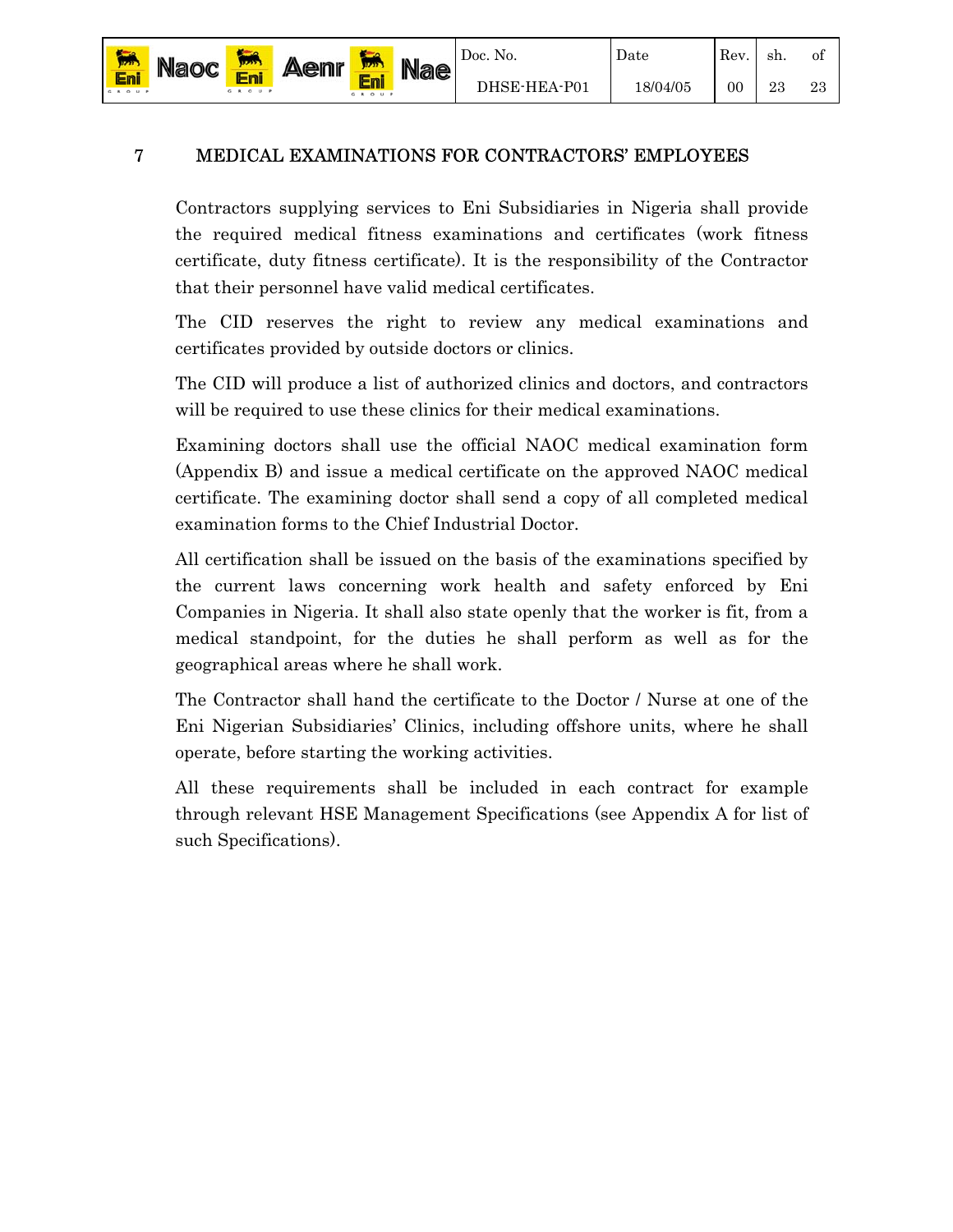

Date

## 8 MEDICAL CERTIFICATES

The Medical Fitness Certificate Form 2 (Appendix C) shall be issued to employee after complete set of required medical examinations has been done, according to the protocol and Medical Examination Form 1. Examined persons shall sign both forms in the presence of examining Physician. Workers who receive medical examinations shall be informed of any health risk identified on examination.

If job related health effects are found, which may have implications for a review of risk controls, the Physician shall have written permission of the employee to discuss his findings with the manager or other involved supervising person. Individual medical information shall not be passed on to Management, unless there is written consent of the individual concerned.

## 8.1 MEDICAL EXAMINATION FORM 1

This form is to define the general criteria applied to all examined personnel in order to define protocol for standardized examination, according to the requirements of this procedure. This form remains in possession of NAOC Clinic and it cannot be issued to any third party without written consent of the individual concerned.

## 8.2 MEDICAL CERTIFICATE FORM 2 (2A – FOR FOOD HANDLERS)

The scope of this form is to certify fitness to work in determined environment and in position stated on the certificate. This form is issued to employee and one (1) copy shall be provided to HR department. The conclusion of complete medical examination shall be expressed as "Fit", "Not Fit" or "Pending". In case of classification "Not Fit" examined person shall not assume duty. In case of classification "Pending", examined person shall not assume duty till new certificate with classification "Fit" has been issued.

Classification "Pending" shall be used:

• when additional examinations are required (example: result of blood analyses out of range);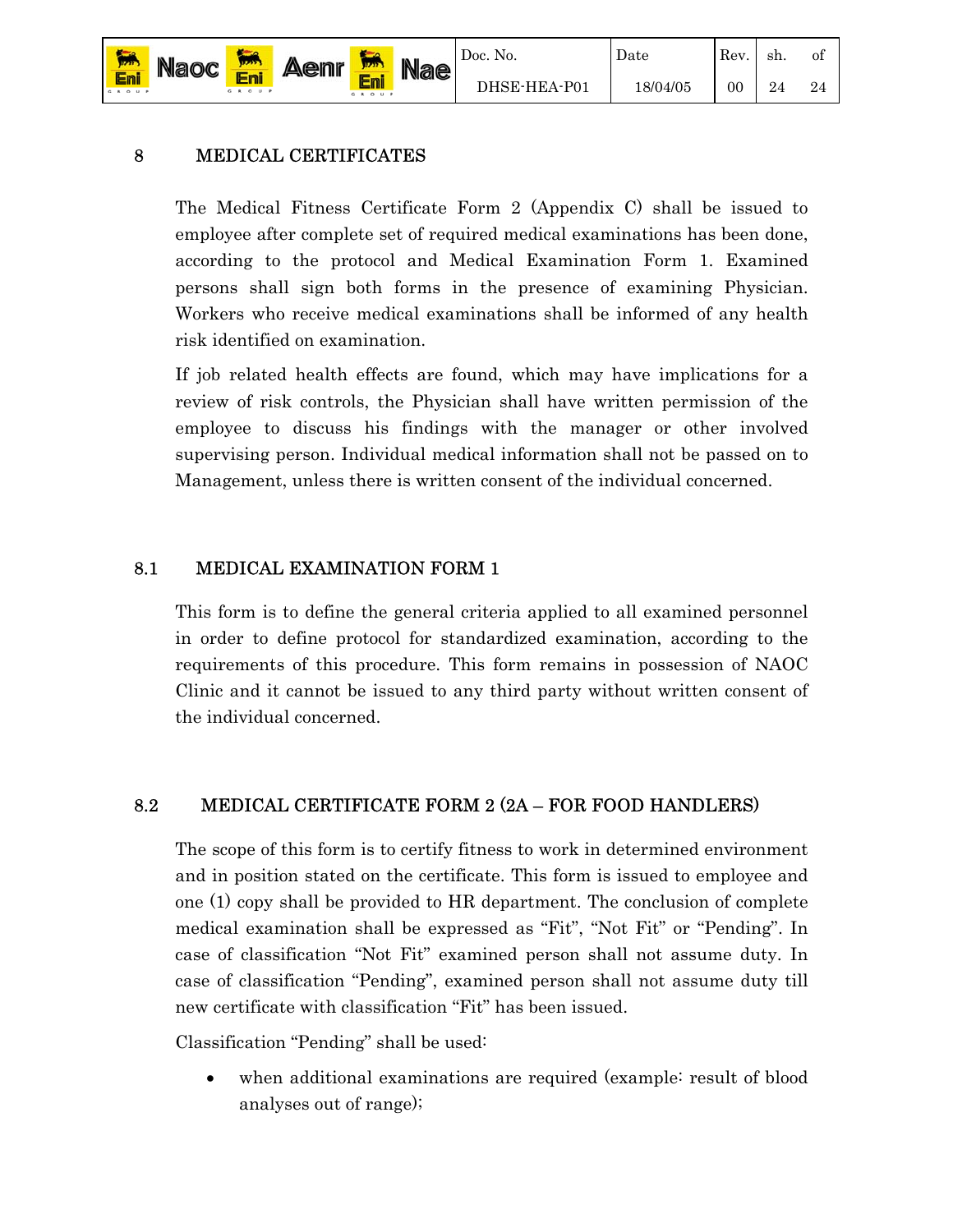- in case of temporary disability due to acute condition with good prognoses (example: acute respiratory infection);
- when chronic condition requires medical correction or medication to allow employee to perform duty (example: diabetes, hypertension).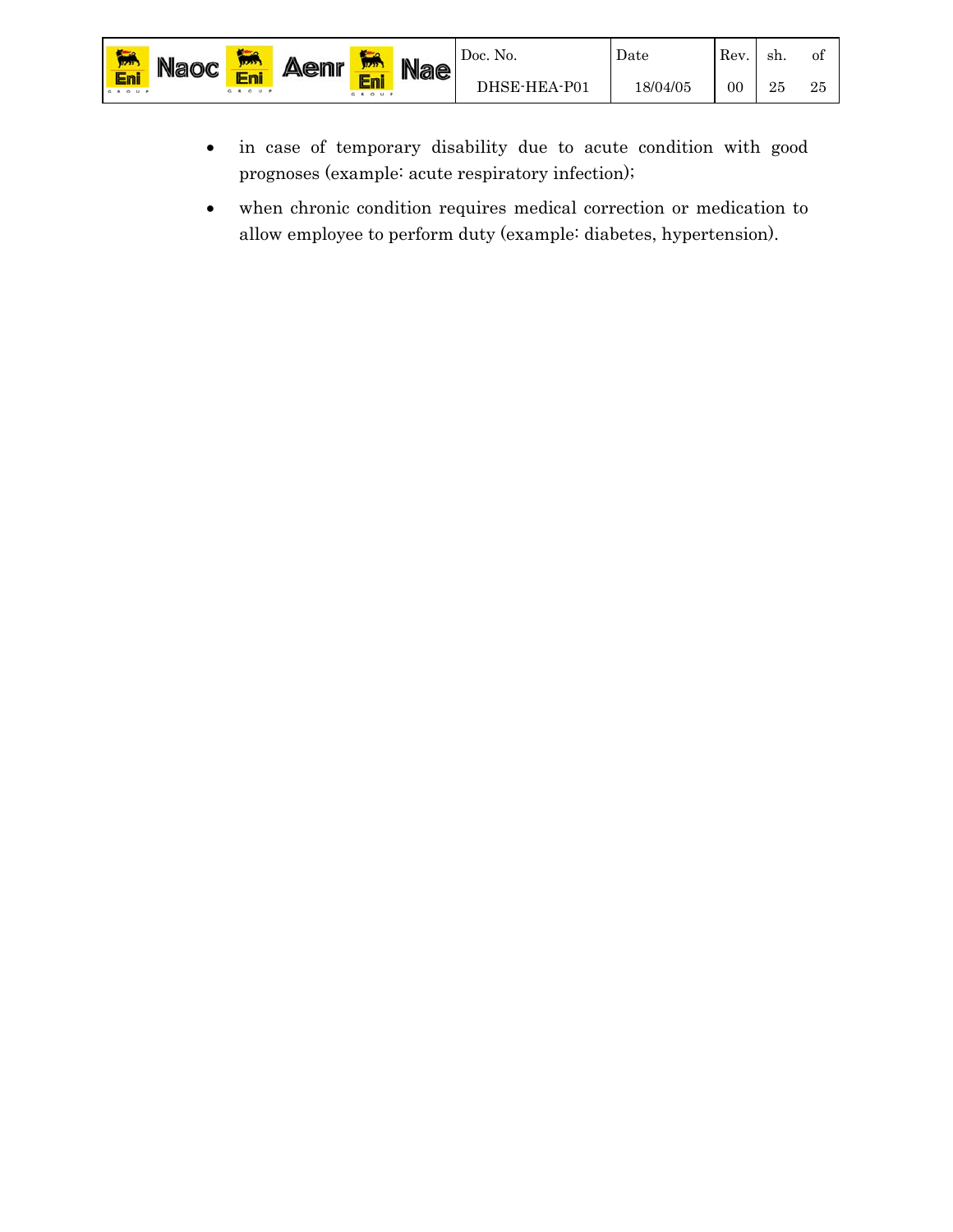## 9 PREVENTION AND PROPHYLAXIS

Preventive measures, due to existing biological hazards, include compulsory vaccinations in catering personnel, health care workers, sewage workers, first aid personnel or recommended and suggested vaccination in transferees, business travellers and all other personnel and their family members. Preventive measures, according to risk assessment, consist of wearing proper PPE for specific job, work and shift rotation, planning and creating of healthy work environment as far as site circumstances allow it.

# 9.1 VACCINATION

Eni

The Chief Industrial Doctor shall be responsible for the definition of vaccination programmes and for applying prophylactic measures, according to the specific health risks that personnel may encounter whilst operating for long or short periods in Nigeria. Vaccination Program is based on recommendation of NAOC Public Health Office.

Vaccinations that are performed are divided into compulsory, suggested and recommended. Distribution of vaccine between these 3 groups can be changed according to changes of international and local regulations, and according to Public Health Office recommendation.

# 9.2 COMPULSORY VACCINATIONS

Vaccinations required in order to enter certain geographic areas or to obtain visas in certain Countries. These vaccinations are usually performed by the National Health Authorities or prescribed authorities.

For some categories of employee, due to higher health risk, compulsory vaccination includes Hepatitis A and B, Typhoid fever, Tetanus and Diphtheria. These employees are catering personnel (food handlers), health care workers, sewage workers, first aid personnel.

Vaccinations prescribed by the laws in force in each employee's country of origin, and usually performed during childhood are excluded from the compulsory vaccinations programme.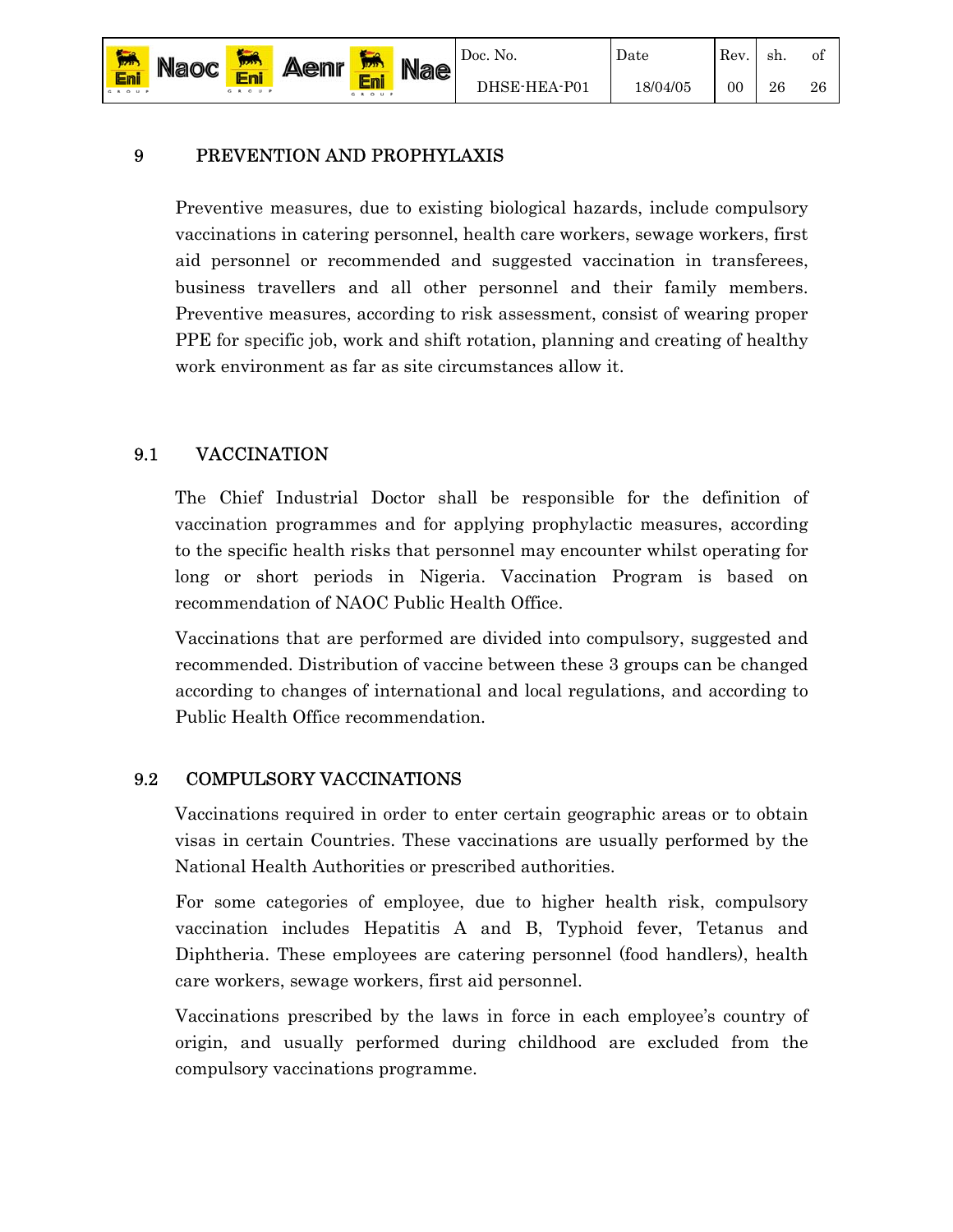For expatriates, vaccinations, or at least the first phase, shall be performed within a specified time before arrival in Nigeria. The NAOC Public Health Office has the main role of carrying out a vaccination schedule.

of 27

The Public Health Office will verify that vaccinations are administered with the correct intervals and on the due dates. All data relating to performed vaccinations, both, by NAOC/AENR and NAE's medical personnel or by a third party, shall be regularly and correctly updated in the NAOC Public Health Vaccination Record Book.

#### 9.3 CHEMOPROPHYLAXIS

Arriving personnel, even for short periods, shall be advised to take medication for prevention of certain tropical diseases, for example, malaria. The same is valid for pregnant women.

The efficacy of chemoprophylaxis is reliant on a correct medication administration.

The personnel concerned, therefore, shall strictly adhere to the prescription of NAOC, AENR and NAE's medical and nursing personnel. Any costs sustained by the employee for chemoprophylaxis are reimbursable according to NAOC, AENR and NAE's procedures.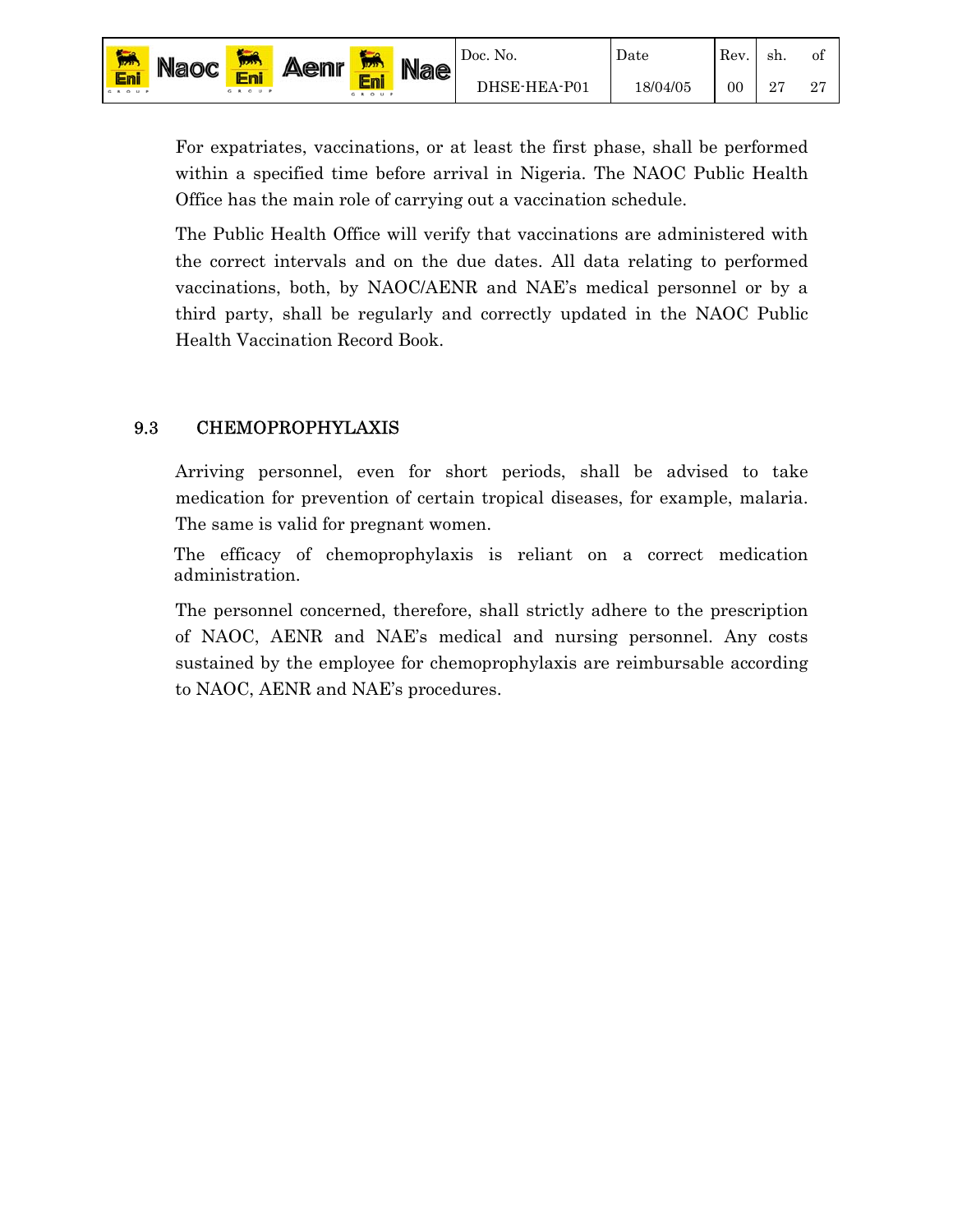

#### 10 RECORDS

The Record Office in NAOC Clinic shall keep Record Book (electronically, plus hard copy) of all Medical Fitness Examinations for 30 years as per standards.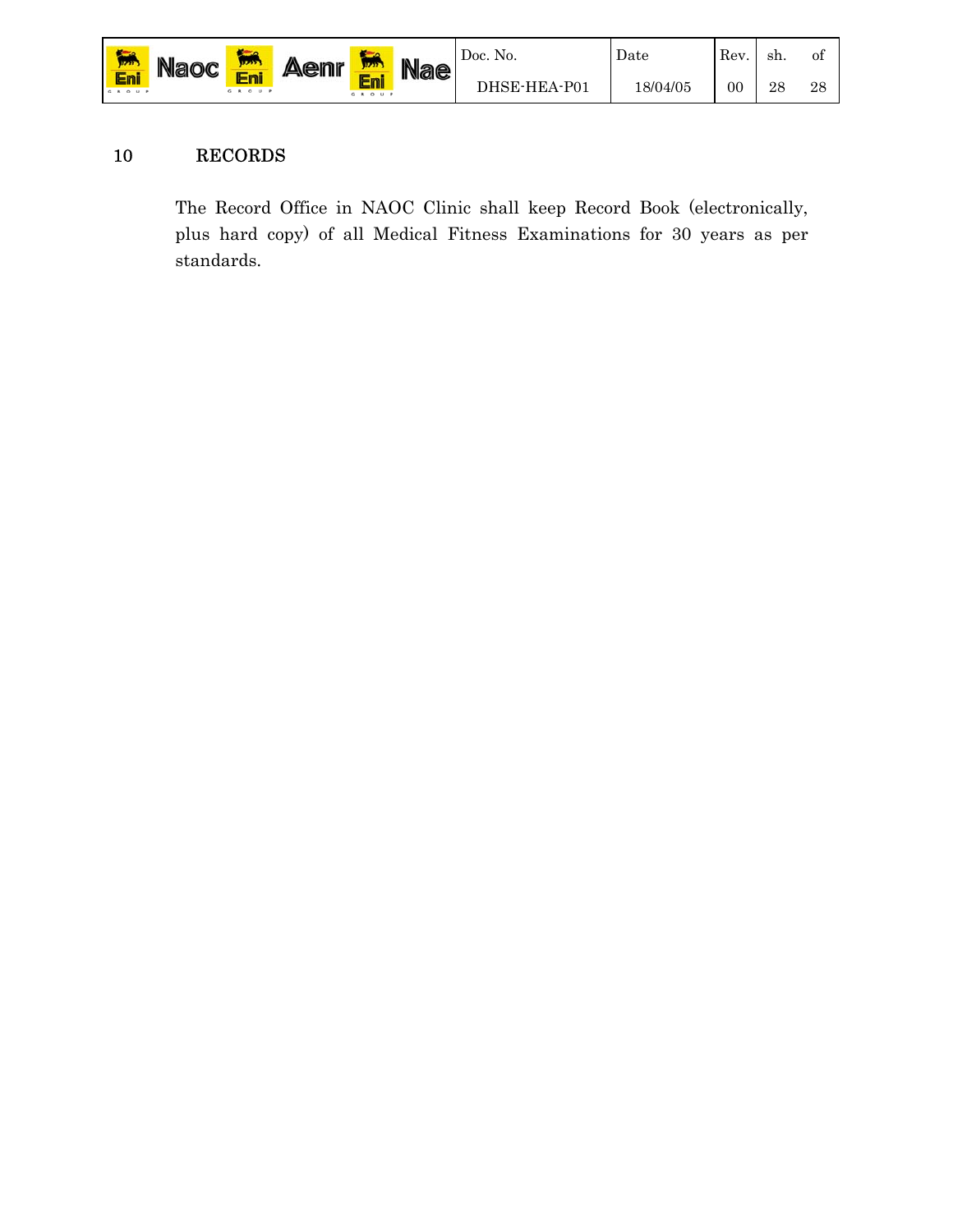

29

Date

#### APPENDIX

#### Appendix A. REFERENCE DOCUMENTS

Eni

The procedure makes reference to the following documents:

- ENI Group Guidelines;
- "Organizzazione del Sistema di Gestione Integrato Salute, Sicurezza e Incolumita' Pubblica", Eni – E&P Division Doc. no. 1.3.0.01;
- OGP/E&P Forum Guidelines for HMS;
- Best practice and industrial guidelines, in particular those of the major Oil & Gas companies.
- "Guidelines on Occupational Health Management and Medical Support", Eni E&P - Division Document no. 1.3.2.6;
- "Framework Procedures for the Development of an Occupational Health and Medical Support Programme", Eni-E&P Division Doc. no. 1.3.2.7;
- "Operating Procedures for Medical Emergency Evacuation", Eni E&P Division Document no. 1.3.2.8;
- "Management Specification for EPC/EPIC Contracts" Doc. no. DHSE-INT-S02;
- "Management Specification for Supply Contracts For Strategic Goods" Doc. no. DHSE-INT-S03.
- "Management Specification for Strategic Service Contracts" Doc. no. DHSE-INT-S04;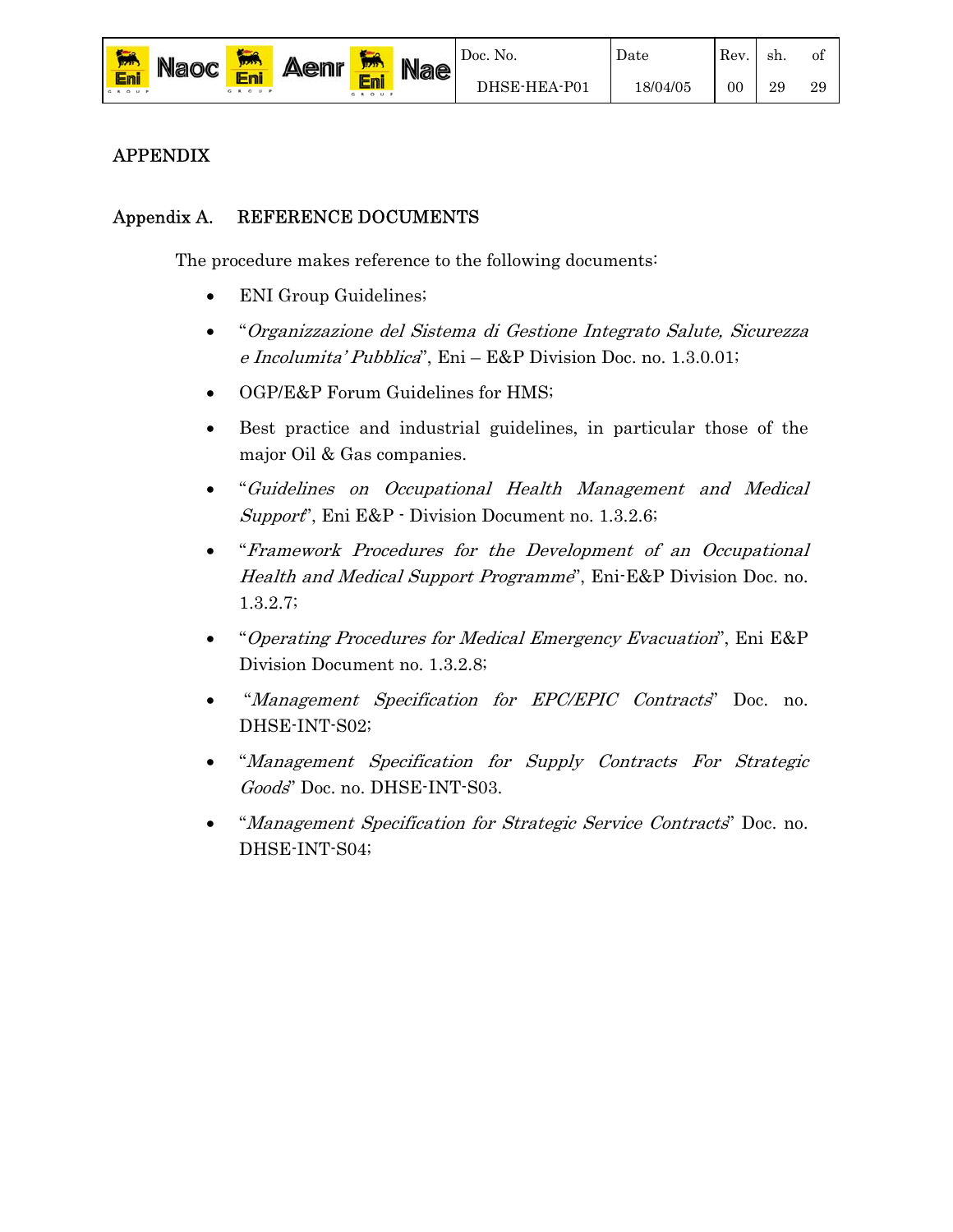| <b>TELESCOPE</b><br><b>MAY</b> | <b>Naoc</b> | <b>STATE</b> | <b>Aenr</b> | <b>TA</b><br>17777 | <b>Nae</b> | Doc. No.     | Date     | Rev. | sh. | Οİ |
|--------------------------------|-------------|--------------|-------------|--------------------|------------|--------------|----------|------|-----|----|
| Eni<br>GROUP                   |             | GROUP        |             | GROUP              |            | DHSE-HEA-P01 | 18/04/05 | 00   | 30  | 30 |

#### Appendix B. MEDICAL EXAMINATION FORM 1 (SEE SEPARATE DOCUMENT)

|                                                                                                                                                                                     |            | Nanc<br><b>MEDICAL EXAMINATION FORM 1 (see separate document)</b>                             |
|-------------------------------------------------------------------------------------------------------------------------------------------------------------------------------------|------------|-----------------------------------------------------------------------------------------------|
| 1. PERSONAL HISTORY                                                                                                                                                                 | - Form 1 - | 9A9V<br>Company:                                                                              |
| Name in full                                                                                                                                                                        |            | Date of Birth<br>Sex<br>м<br>F                                                                |
| Occupation                                                                                                                                                                          |            | <b>Blood Group</b><br>Badge No.<br>Rh                                                         |
|                                                                                                                                                                                     |            |                                                                                               |
| <b>Please tick box</b>                                                                                                                                                              | Yes        | No<br>Details if "yes"                                                                        |
| 1. a) Are you at present under medical care or receiving treatment?                                                                                                                 |            | (including dates and duration and any other relevant information)<br>$\overline{\phantom{a}}$ |
| b) Are you currently taking medication, prescribed or not,<br>having injection, using an inhaler or have you recently done<br>so, or are you on a special diet?                     |            | $\mathcal{L}_{\mathcal{A}}$                                                                   |
| 2. Have you ever suffered from:<br>a) Fits, fainting, giddiness or any mental or nervous disorder?                                                                                  |            | $\mathcal{L}$                                                                                 |
| b) Asthma, bronchitis, pneumonia or any other lung disorder?                                                                                                                        |            | П                                                                                             |
| c) Rheumatism, rheumatic fever, arthritis or any other disorder<br>of joints and muscle?                                                                                            |            | П                                                                                             |
| d) Chest pain, shortness of breath, palpitation, high blood<br>pressure or other disorders of the heart or circulation?                                                             |            |                                                                                               |
| e) Indigestion, peptic ulcer, diarrhoea, constipation or any<br>intestinal complaint, hepatitis or other liver disorders, diabetes                                                  |            | п                                                                                             |
| f) Kidney, bladder o other genito-urinary disorders?                                                                                                                                |            | $\overline{\phantom{a}}$                                                                      |
| g) Any injury, operation, physical defect or deformity?                                                                                                                             |            | П                                                                                             |
| h) Any other illness not mentioned above?                                                                                                                                           |            | П                                                                                             |
| 3. a) Have you ever been a patient at a hospital, nursing home<br>or special clinic?                                                                                                |            | П                                                                                             |
| b) Have you ever had any medical investigation carried out?                                                                                                                         |            | $\sim$                                                                                        |
| 4. Have you ever had any form of sexually transmitted disease<br>or is there anything about your lifestyle which could expose<br>you to the risk of AIDS or AIDS related condition? |            | П                                                                                             |
| 5. Female only: Have you ever had any gynaecological or<br>obstetric problems?                                                                                                      |            | $\overline{\phantom{a}}$                                                                      |
| 6. Have you ever taken drugs other than prescribed by any<br>doctor?                                                                                                                |            | п                                                                                             |
| 7. a) Non-smoker: Have you smoked in the past?                                                                                                                                      |            |                                                                                               |
| b) Smokers: How much do you smoke per day?                                                                                                                                          |            | $Cigareftes$ $Cigars$ Pipes<br>Number smoked                                                  |
| c) What is the average daily consumption of alcohol?                                                                                                                                |            |                                                                                               |

#### 2. FAMILY MEDICAL HISTORY

|                  | If living, age | <b>State of health</b> | If dead, age at death | <b>Cause of death</b> |
|------------------|----------------|------------------------|-----------------------|-----------------------|
| Father           |                |                        |                       |                       |
| Mother           |                |                        |                       |                       |
| Brother / Sister |                |                        |                       |                       |
| Brother / Sister |                |                        |                       |                       |
| Brother / Sister |                |                        |                       |                       |

I declare to the best of my knowledge and belief the answers to the above questions are true and comfirm the inform that I have checked and found correct any answers that are not in my handwriting. I<br>grant permission to ta

Applicant's Signature<br>(to be signed in the presence of Medical Examiner)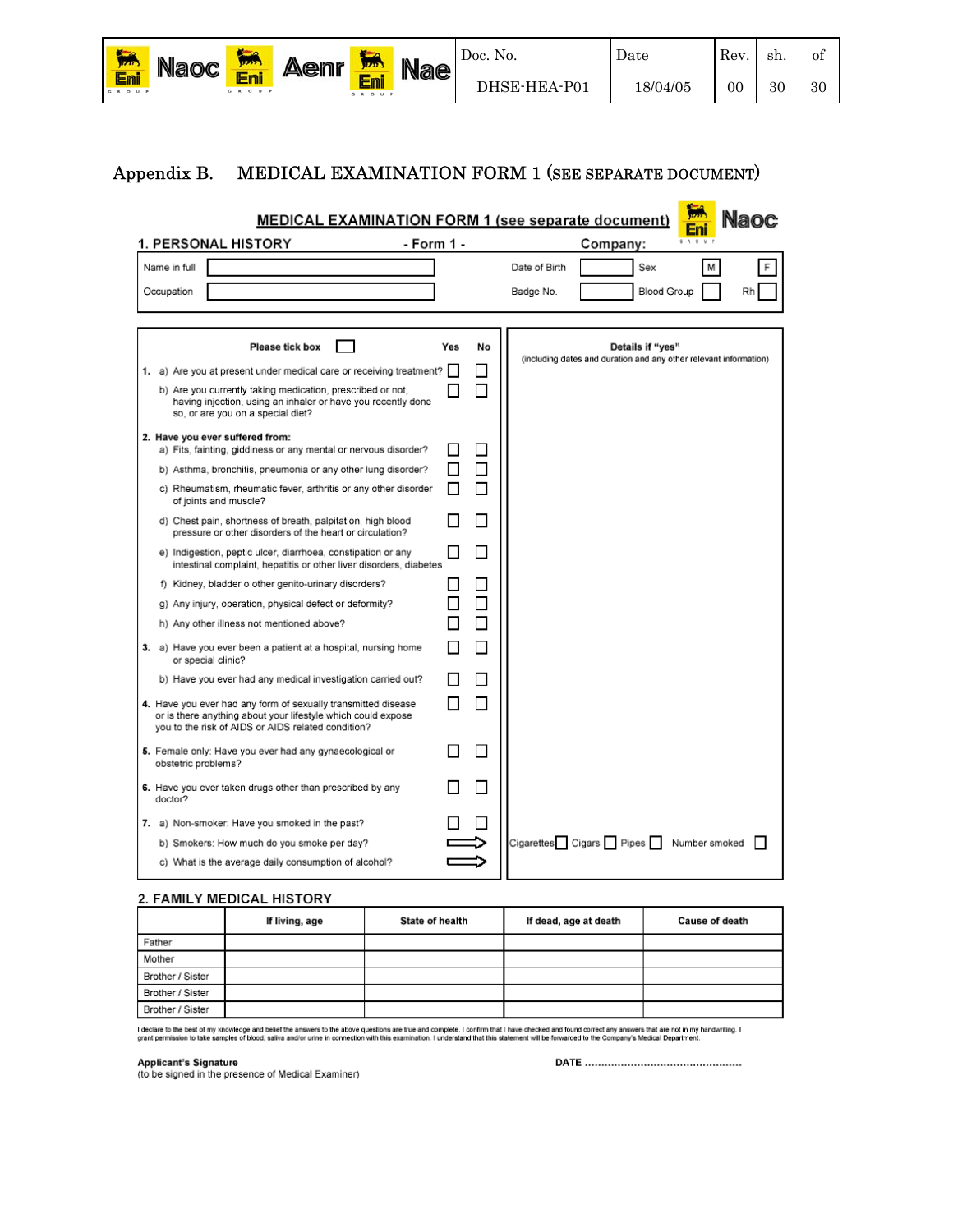

Date

| 3. SUMMARY OF MEDICAL HISTORY OF MR./MRS.<br>Has the applicant ever had or has now any of the following? If yes, give details in the summary description. |           | <b>Naoc</b><br>Eni<br><b>A 0 M</b>       |
|-----------------------------------------------------------------------------------------------------------------------------------------------------------|-----------|------------------------------------------|
| Please, tick box, whether normal or not                                                                                                                   | No<br>Yes | No<br>Yes                                |
| 1. Ear infection / Sinusitis / Vertigo                                                                                                                    |           | 8. Endocrine disorder                    |
| 2. Nose, mouth or throat trouble                                                                                                                          |           | 9. Hernia / Hydrocele / Piles / Fissures |
| 3. Color blindness / Loss of vision                                                                                                                       |           | 10. Fistula / Appendicitis / Varicocele  |
| 4. Frequent headaches / Fainting                                                                                                                          |           | 11. Malaria / Tropical Disease           |
| 5. Epilepsy / Mental illness                                                                                                                              |           | 12. Skin disease                         |
| 6. Hypertension                                                                                                                                           |           | 13. Cancer or tumor                      |
| Diabetes mellitus                                                                                                                                         |           | 14. Alleray to foods / druas             |

Remarks:

#### 4. MEDICAL EXAMINER'S REPORT

If you answer Yes to any of the following questions, please give full details with any ascertainable cause as applicable

|     |                        |                                         | <b>Please tick box</b>                                                                                                                                  | Yes                | No        |                       |     | Details if "yes"    |         |             |  |
|-----|------------------------|-----------------------------------------|---------------------------------------------------------------------------------------------------------------------------------------------------------|--------------------|-----------|-----------------------|-----|---------------------|---------|-------------|--|
|     |                        | 8. Measurement & Physical Description   | a) Measurements (to be taken in indoor clothing).                                                                                                       |                    |           | Height:               | cm: |                     | Weight: | Kgs:        |  |
|     |                        |                                         | b) Please describe general appearance and build:                                                                                                        |                    |           |                       |     |                     | BMI:    |             |  |
|     |                        |                                         | c) Are there any signs of past or present over-indulgence<br>in alcohol, tobacco, or irregular lifestyle                                                |                    |           |                       |     |                     |         |             |  |
|     |                        |                                         | d) Is there any enlargement of lymph nodes or thyroid gland?                                                                                            |                    |           |                       |     |                     |         |             |  |
|     |                        |                                         | e) Are there any scars of material significance?                                                                                                        |                    |           |                       |     |                     |         |             |  |
| 9.  |                        |                                         | Cardio-vascular System & Blood pressure<br>a) Does the heart appear to be enlarged?<br>If "yes", do you consider this to be slight, moderate or marked? |                    | IJ        |                       |     |                     |         |             |  |
|     |                        | b) Is there any irregularity of rhythm? |                                                                                                                                                         |                    |           |                       |     |                     |         |             |  |
|     |                        |                                         | c) Is there any abnormality in the arterial pulse?                                                                                                      |                    |           |                       |     |                     |         |             |  |
|     |                        | d) Are there any varicose veins?        |                                                                                                                                                         |                    |           |                       |     |                     |         |             |  |
|     |                        |                                         | e) Blood Pressure: (please record opposite)                                                                                                             |                    |           | Systolic / Diastolic: |     |                     |         | Pulse Rate: |  |
| 10. | the chest?             | <b>Respiratory System</b>               | a) Is there any abnormality in the shape and development of                                                                                             |                    | n.        |                       |     |                     |         |             |  |
|     |                        |                                         | b) Are there any abnormal physical signs in the lungs?                                                                                                  |                    |           |                       |     |                     |         |             |  |
| 11. |                        | a) Is the urine test abnormal?          | Genito / Urinary & Digestive System                                                                                                                     |                    |           |                       |     |                     |         |             |  |
|     |                        | palpable abnormality in abdomen?        | b) Is there any abnormal tenderness, enlargement or other                                                                                               |                    |           |                       |     |                     |         |             |  |
|     | c) Is a hernia present |                                         |                                                                                                                                                         |                    |           |                       |     |                     |         |             |  |
| 12. | <b>Nervous System</b>  |                                         | a) Is there any sign of disease in the central nervous system?                                                                                          |                    |           |                       |     |                     |         |             |  |
|     | disorder?              |                                         | b) Is there anything to suggest a tendency to psychiatric                                                                                               |                    |           |                       |     |                     |         |             |  |
| 13. | <b>Sense Organs</b>    |                                         |                                                                                                                                                         |                    |           |                       |     |                     |         |             |  |
|     |                        |                                         | a) Is there any affection of the eyes, ears, nose or tongue                                                                                             |                    |           |                       |     |                     |         |             |  |
|     | <b>Vision</b>          | <b>Far Vision</b>                       |                                                                                                                                                         | <b>Near Vision</b> |           |                       |     | <b>Color Vision</b> |         |             |  |
|     | Uncorrected            | OD                                      | OS                                                                                                                                                      | OD                 | <b>OS</b> |                       |     | Adequate            |         |             |  |
|     | Corrected              | OD                                      | OS                                                                                                                                                      | OD                 | OS        |                       |     | Defective           |         |             |  |

Remarks: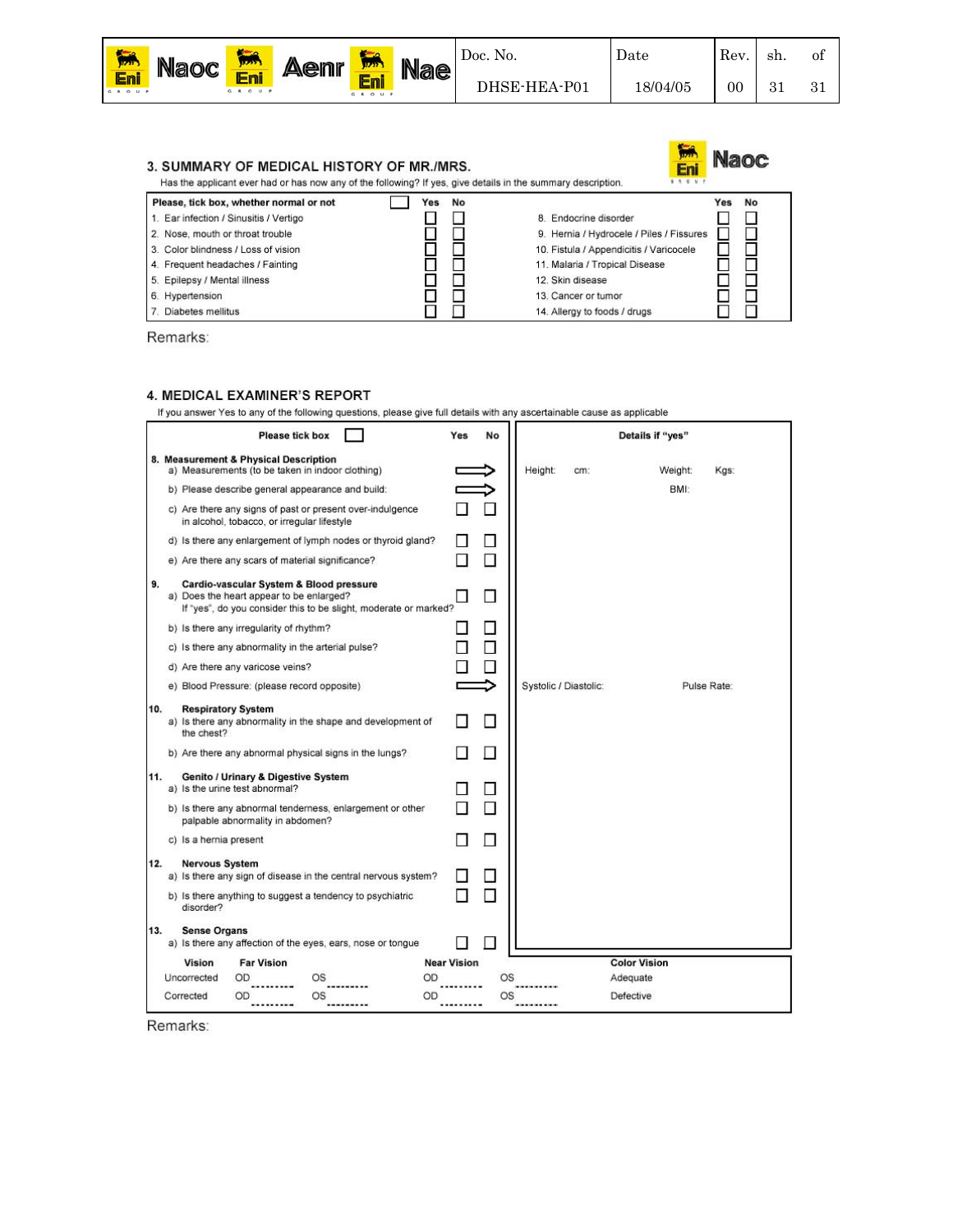

**Naoc** 

#### 5. EXAMINATION RESULTS AND REPORT



All examination results are to be attached. Please, indicate your remarks in case of abnormal results

| 1.                                  | Chest X-Ray Report                                                                                                                    |                                                                                                                          |                                                                                                                                                    |
|-------------------------------------|---------------------------------------------------------------------------------------------------------------------------------------|--------------------------------------------------------------------------------------------------------------------------|----------------------------------------------------------------------------------------------------------------------------------------------------|
| 1a                                  | Spirometry                                                                                                                            |                                                                                                                          |                                                                                                                                                    |
| 2.                                  | <b>ECG Report</b>                                                                                                                     |                                                                                                                          |                                                                                                                                                    |
| 3.                                  | Audiogram Report                                                                                                                      |                                                                                                                          |                                                                                                                                                    |
| 4.                                  |                                                                                                                                       | Blood Examination Report (Please, attach the results of the following examinations or indicate here below the results):  |                                                                                                                                                    |
|                                     | 1) Haemoglobin<br>2) RBC<br>3) ESR<br>4) WBC<br>5) Neutrophils<br>6) Lymphocytes<br>7) Monocytes                                      | 9) Basophils<br>10) MCV (**)<br>11) MCM (**)<br>12) MCHC (**)<br>13) Platelet<br>14) Reticulocyte (**)<br>15) Hematocrit | 17) Blood Urea<br>18) Cholesterol<br>19) Total Bilirubine<br>20) Direct Bilirubine<br>21) Alkaline Phosphatase<br>22) AST (SGOT)<br>23) ALT (SGPT) |
| 5.                                  | 8) Eosinophils<br>Urine Examination Report                                                                                            | 16) Glycemia                                                                                                             | 24) Gamma GT                                                                                                                                       |
| 6.                                  | Drugs, alcohol screening test Report                                                                                                  |                                                                                                                          |                                                                                                                                                    |
| 7.<br>8.<br>9.<br>10.<br>11.<br>12. | HIV Test (**)<br>Tine (Tuberculin test) (**)<br>ш<br>HbsAg<br>н<br><b>TPHA</b><br>Stool examination (**)<br>Pharyngeal plug test (**) | Hep. A<br>HBsAb<br>HBcAb <sub>[</sub><br>Widal**                                                                         | HBeAg<br>HbeAb <sup></sup>                                                                                                                         |
|                                     | (**) Only if required                                                                                                                 | 6. OVERALL SUMMARY, ASSESSMENT AND RECOMMENDATIONS                                                                       |                                                                                                                                                    |
|                                     |                                                                                                                                       | The present Medical Certificate is valid until:                                                                          |                                                                                                                                                    |
|                                     | I have examined Mr./Mrs.                                                                                                              |                                                                                                                          | and found him/her (tick the box)                                                                                                                   |
|                                     | FIT for duty                                                                                                                          | NOT FIT for duty                                                                                                         | Pending                                                                                                                                            |

**Examining Doctor's Signature** 

Date:

(Stamp, Signature, Name of the Physician)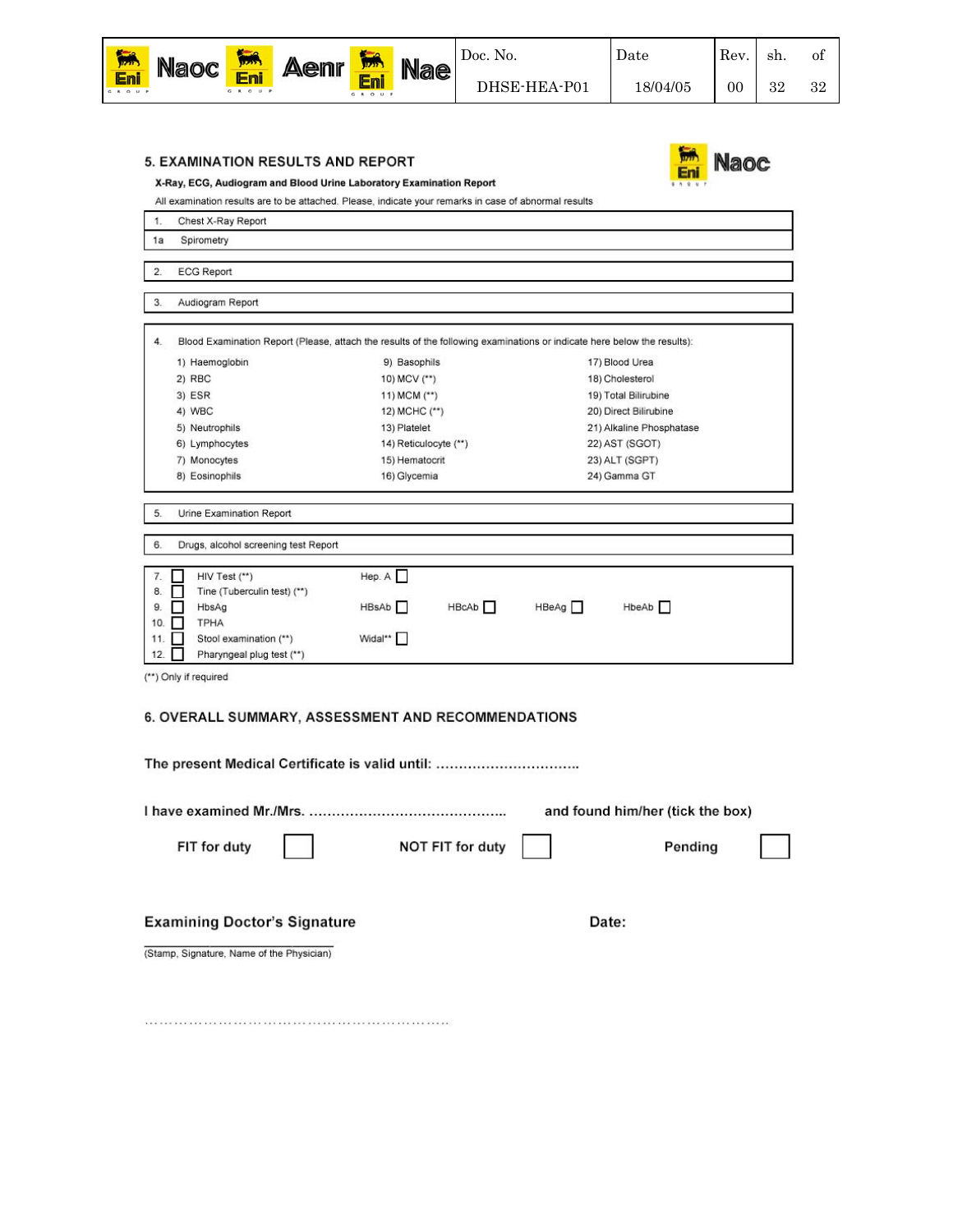

#### Appendix C. MEDICAL CERTIFICATE FORM 2 AND 2A

#### **MEDICAL CERTIFICATE FORM 2 AND 2a**

| <b>Naoc</b>                                                                                                                                                                        | STAFF CLINIC, Port Harcourt, Nigeria<br>HEALTH CERTIFICATE |                                                                                                                                                                                                            |  |  |                              |  |  |
|------------------------------------------------------------------------------------------------------------------------------------------------------------------------------------|------------------------------------------------------------|------------------------------------------------------------------------------------------------------------------------------------------------------------------------------------------------------------|--|--|------------------------------|--|--|
| Date of birth<br><b>Surname and Name</b><br>Position/Dep.<br>.                                                                                                                     |                                                            |                                                                                                                                                                                                            |  |  |                              |  |  |
| On the basis of the personal health statement, examination and evaluation relating to the Naoc<br>Date of medical examination:<br>- Agip standard, a health certificate is issued. |                                                            |                                                                                                                                                                                                            |  |  |                              |  |  |
| The health Certificate is valid till:                                                                                                                                              |                                                            | <b>PENDING</b><br>FIT.<br>NOT FIT<br><b>Result:</b><br>-- USE CIRCLE TO MARK THE RESULT------------------                                                                                                  |  |  |                              |  |  |
|                                                                                                                                                                                    |                                                            |                                                                                                                                                                                                            |  |  |                              |  |  |
| Employees signature - in doctor's presence                                                                                                                                         |                                                            | I declare that I am familiar with the contents of the Naoc-Agip standard, and have carried out an evaluation of the<br>person's health in accordance with the requirements and purpose of the regulations. |  |  |                              |  |  |
|                                                                                                                                                                                    |                                                            |                                                                                                                                                                                                            |  |  |                              |  |  |
|                                                                                                                                                                                    |                                                            |                                                                                                                                                                                                            |  |  | Doctor's name and signature: |  |  |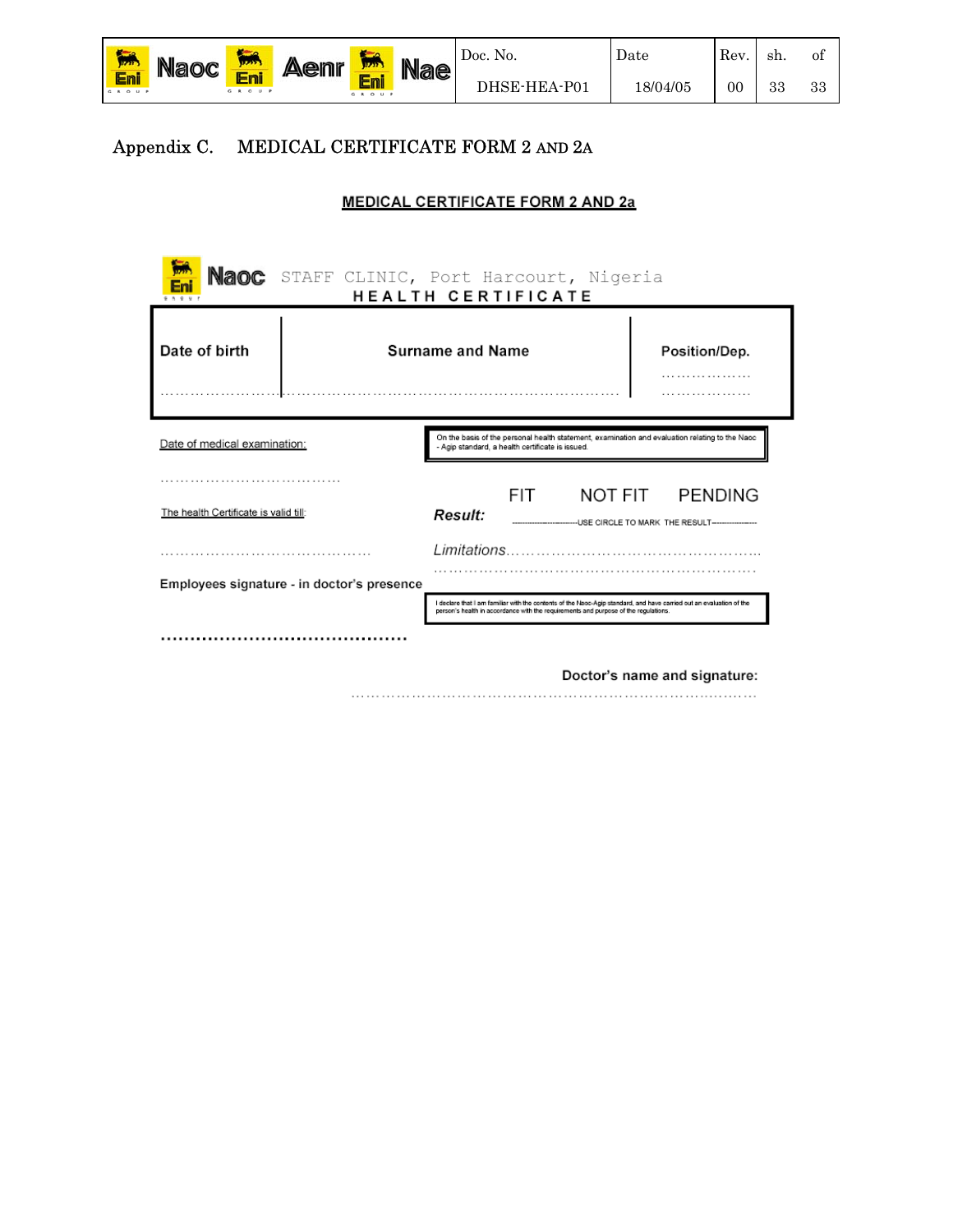| 協                  | <b>Aenr</b><br><b>Naoc</b><br><b>Nae</b><br><b>STATE</b><br>12222 |       | Doc. No. | Date  | Rev | -sh.         | Οİ       |    |    |    |
|--------------------|-------------------------------------------------------------------|-------|----------|-------|-----|--------------|----------|----|----|----|
| <b>En</b><br>GROUP |                                                                   | O U P |          | GROUP |     | DHSE-HEA-P01 | 18/04/05 | 00 | 34 | 34 |

| Date of birth                                                                                                                                          | <b>Surname and Name</b>                                                                                                                            | Position/Dep.<br>.<br>.                           |
|--------------------------------------------------------------------------------------------------------------------------------------------------------|----------------------------------------------------------------------------------------------------------------------------------------------------|---------------------------------------------------|
| Date of medical examination:                                                                                                                           | On the basis of the personal health statement, examination and evaluation relating to the Naoc<br>- Agip standard, a health certificate is issued. |                                                   |
| [사진] 1202년 1202년 2월 12일 전 1202년 1202년 1202년 1202년 1202년 1202년 1202년 1202년 1202년 1202년 1202년 1202년 1202년 1202년<br>The health Certificate is valid till: | FIT.<br><b>Result:</b>                                                                                                                             | NOT FIT PENDING<br>USE CIRCLE TO MARK THE RESULT. |
| <br>Employees signature - in doctor's presence                                                                                                         |                                                                                                                                                    |                                                   |
|                                                                                                                                                        | I declare that I am familiar with the contents of the Naoc-Agip standard, and have carried out an evaluation of the                                |                                                   |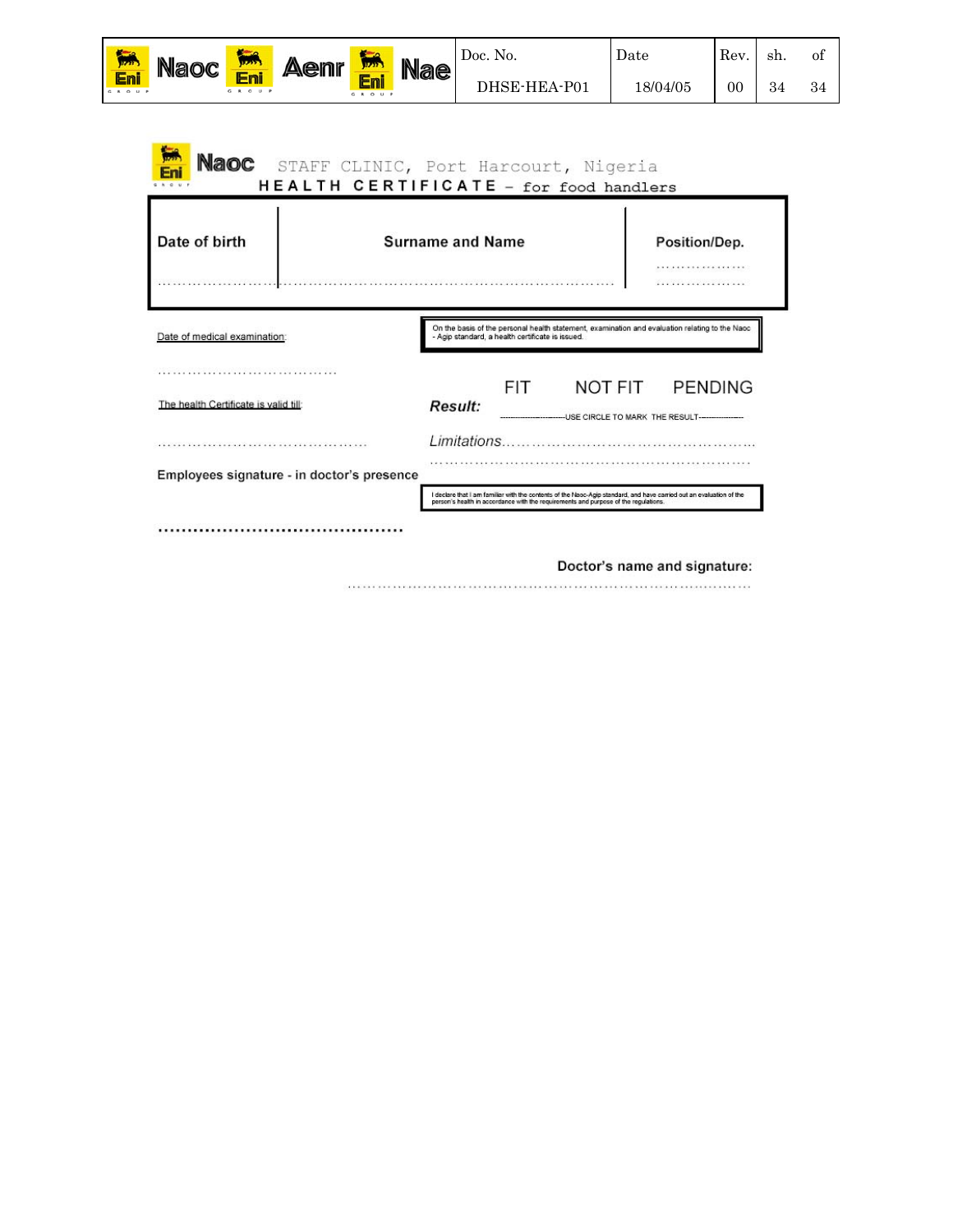| $\frac{1}{\ln n}$ | <b>Aenr</b><br><b>Naoc</b><br><b>MAY</b><br>11737 | <b>Nae</b>   | Doc. No. | Date       | Rev. | sh.          | Οİ       |    |    |    |
|-------------------|---------------------------------------------------|--------------|----------|------------|------|--------------|----------|----|----|----|
| Eni<br>GROUP      |                                                   | EMI<br>GROUP |          | e<br>GROUP |      | DHSE-HEA-P01 | 18/04/05 | 00 | 35 | 35 |

#### Appendix D. CATERING HEALTH SURVEILLANCE

| <b>EXAMINATION</b>                              | <b>CONTRACTUAL</b><br><b>REQUIREMENTS</b><br>(6 months) | NAOC Clinic - Public<br><b>Health REQUIREMENTS</b><br>(1 year) |  |  |  |  |
|-------------------------------------------------|---------------------------------------------------------|----------------------------------------------------------------|--|--|--|--|
| General medical<br>assessment<br>(skin)         |                                                         | $\mathbf x$                                                    |  |  |  |  |
| Standard tests (weight, height<br>etc)          |                                                         | $\mathbf x$                                                    |  |  |  |  |
| Urinalysis                                      | x                                                       | X                                                              |  |  |  |  |
| Blood test (FBC, ESR etc)                       |                                                         | X                                                              |  |  |  |  |
| Widal screening / Mabtoux test                  | $\mathbf x$                                             | $\mathbf X$                                                    |  |  |  |  |
| Chest x-ray                                     | $\mathbf X$                                             | $\mathbf X$                                                    |  |  |  |  |
| function<br>(x)<br>Lung<br>ray,<br>vitalograph) |                                                         | X                                                              |  |  |  |  |
| Cardiac function (ECG)                          |                                                         | $\mathbf X$                                                    |  |  |  |  |
| Hearing<br>Eyesight,<br>(audiometry)            |                                                         | $\mathbf{x}$                                                   |  |  |  |  |
| Sputum AFB                                      | $\mathbf X$                                             | Based on other tests                                           |  |  |  |  |
| Throat and nose swabs                           |                                                         | $\mathbf X$                                                    |  |  |  |  |
| Stool microscopy and culture                    | $\mathbf X$                                             | X                                                              |  |  |  |  |